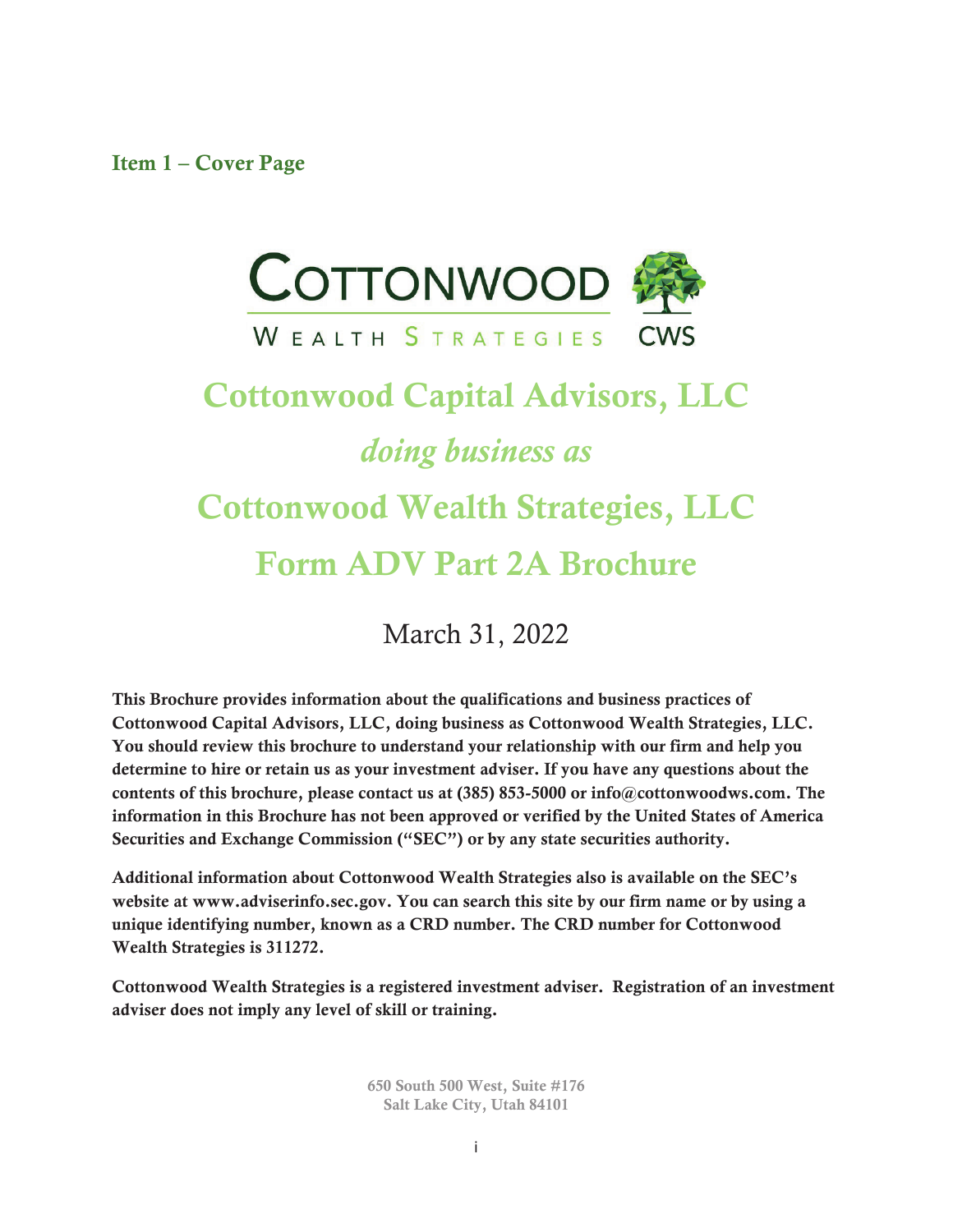## Item 2 – Material Changes

This section of the brochure discusses specific material changes that have been made to the brochure since the firm's last annual update. Below is a summary of those changes:

#### Assets Under Management

Our regulatory assets under management were updated to confirm our registration status with the SEC.

#### Brokerage Practices

Effective January 2020, First Clearing and Trade-PMR waived their custody and trading fees for 2020. These fees were reinstituted on January 1, 2021.

#### Types of Advisory Services We Offer

As of December 2021, Cottonwood Wealth Strategies began serving as the managing member of the Asymm Venture Fund, LLC, a Delaware limited liability company, and in such capacity is responsible for the management of the fund's assets. Clients of Cottonwood Wealth Strategies are solicited to invest in the Asymm Venture Fund, based on the investment objectives and risk profile of the client and pursuant to the subscription documents of the fund.

#### Important Disclosures

We added important disclosures throughout this brochure:

- Disclosures related to accounts where the Firm uses Wells Fargo Advisors as an Independent Manager.
- Information on the fees we charge as the managing member of the Asymm Venture Fund and the conflict of interest this creates with our separately managed account clients.
- Information related to our Firm having custody of the Asymm Venture Fund.

We will provide you with a Summary of Material Changes made to this brochure annually at no cost. You may receive an updated copy of this brochure at any time by contacting us at (385) 853- 5000 or info@cottonwoodws.com.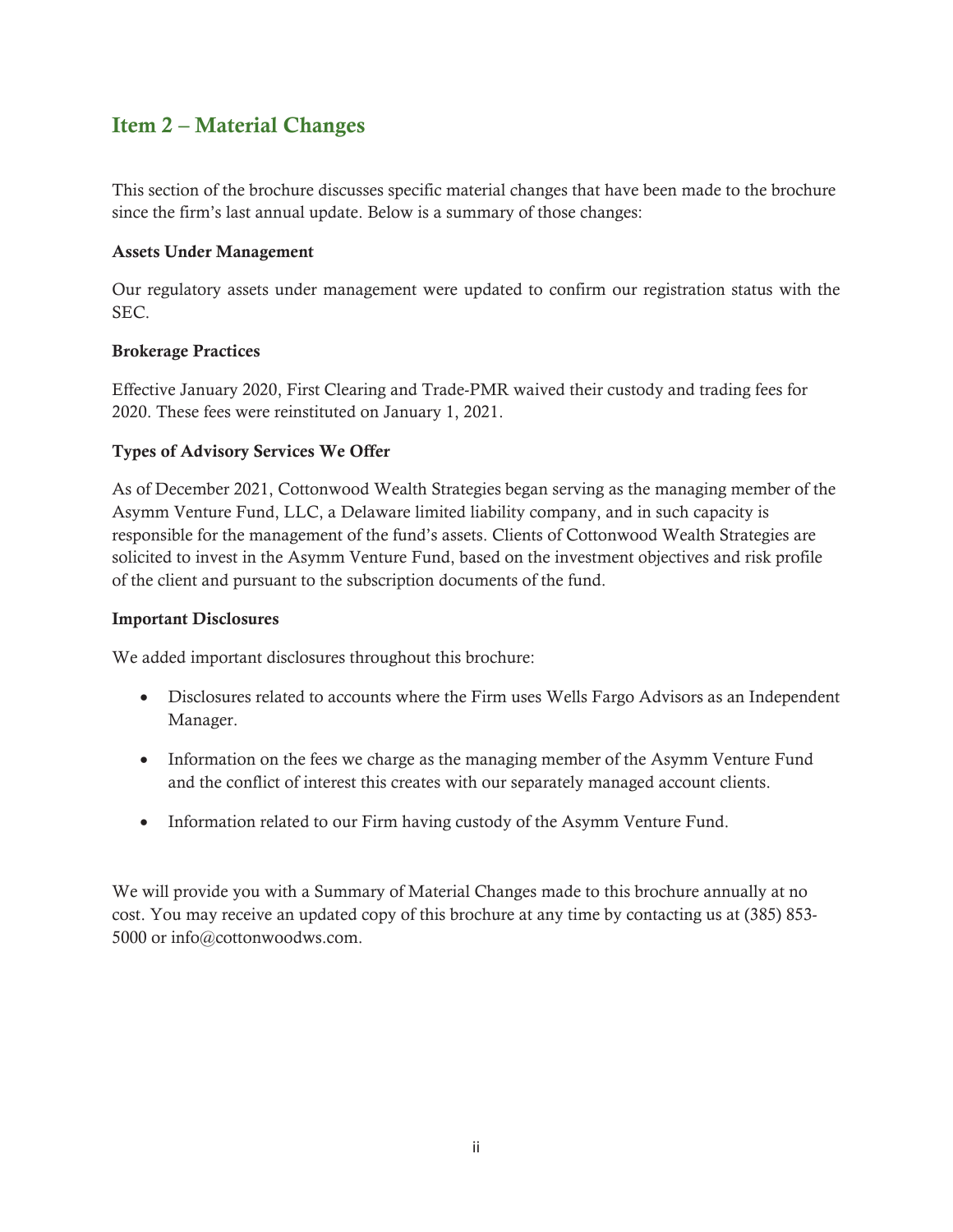## **Item 3 - Table of Contents**

| Item 11 - Code of Ethics, Participation in Client Transactions and Personal Trading 18 |
|----------------------------------------------------------------------------------------|
|                                                                                        |
|                                                                                        |
|                                                                                        |
|                                                                                        |
|                                                                                        |
|                                                                                        |
|                                                                                        |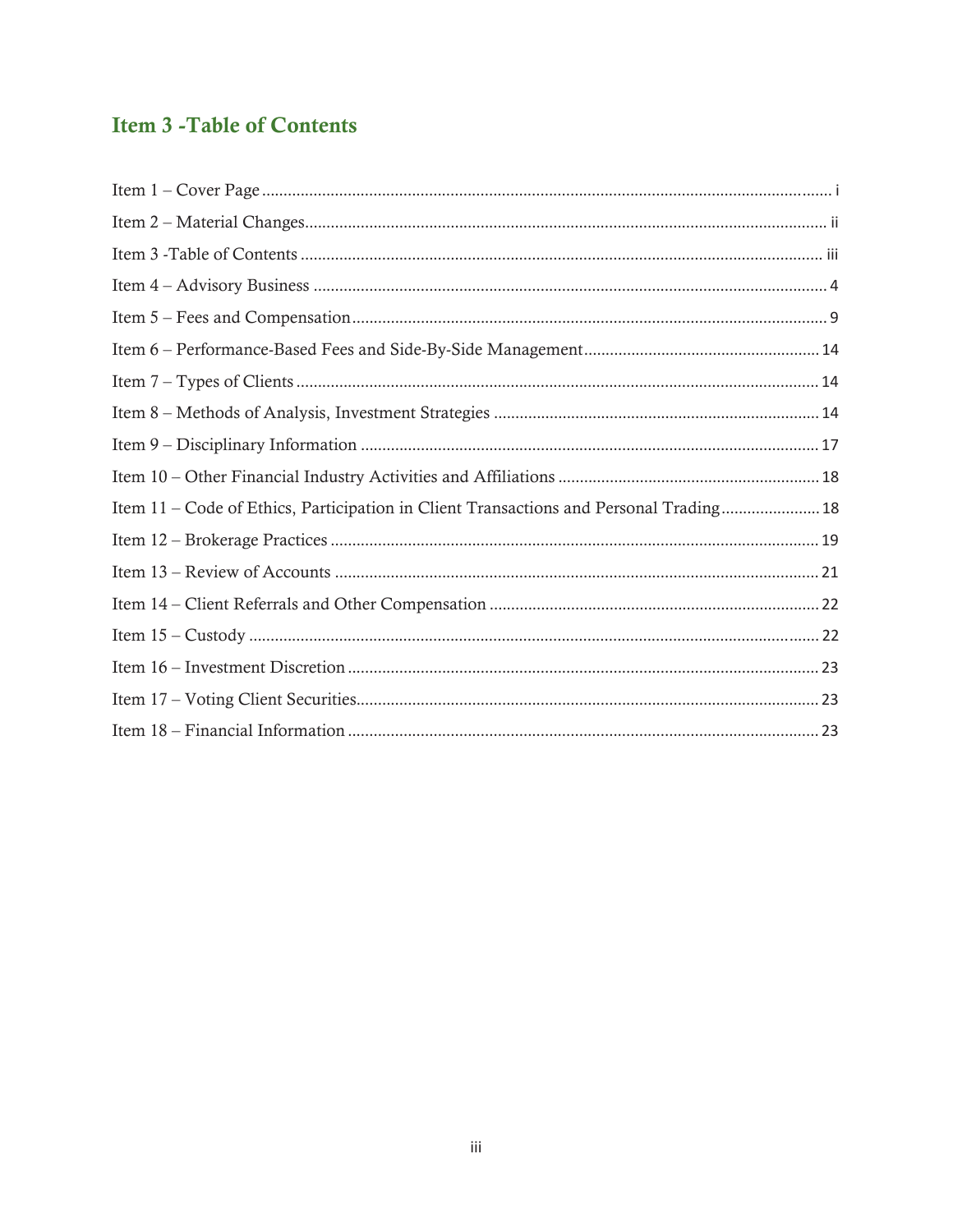## Item 4 – Advisory Business

#### About Our Firm

Cottonwood Capital Advisors, LLC, doing business as Cottonwood Wealth Strategies, LLC ("Cottonwood Wealth Strategies") is a fee-only registered investment adviser that provides investment management and financial advisory services to individual and institutional investors to help them achieve their financial needs and goals. Founded in 2020, the firm is solely owned by Thomas Pappas and Matthew Pappas.

Our firm takes pride in providing personalized service to our clients and acknowledges that it is held to a fiduciary standard of care.

Types of Advisory Services We Offer

Cottonwood Wealth Strategies offers a variety of advisory services to individuals, high net worth individuals, trusts, businesses, and corporations. These services include:

- Investment and wealth management
- Selection of Independent Managers
- $\bullet$  Financial planning and consulting
- Fiduciary and non-fiduciary services for plan sponsors

We work with our clients to determine their investment objectives and risk profile and develop a customized investment plan based on their individual needs and goals. Cottonwood Wealth Strategies will utilize the financial information provided by the client to analyze and develop strategies and solutions to assist the client in meeting their financial goals.

Prior to Cottonwood Wealth Strategies rendering any of the foregoing services, clients are required to enter into one or more written advisory agreements with Cottonwood Wealth Strategies setting forth the relevant terms and conditions of the advisory relationship.

#### Investment and Wealth Management Services

Cottonwood Wealth Strategies manages our clients' portfolios on a discretionary and, in limited circumstances, non-discretionary basis. Our investment and wealth management services are tailored to the needs of our clients and are based on a comprehensive understanding of each client's current situation, past experiences, and future goals. With this acquired knowledge we create, analyze, strategize, and implement goal-oriented investment solutions. These solutions become our clients' investment policy. This policy and our matched strategies are designed to be risk appropriate, cost effective and tax efficient.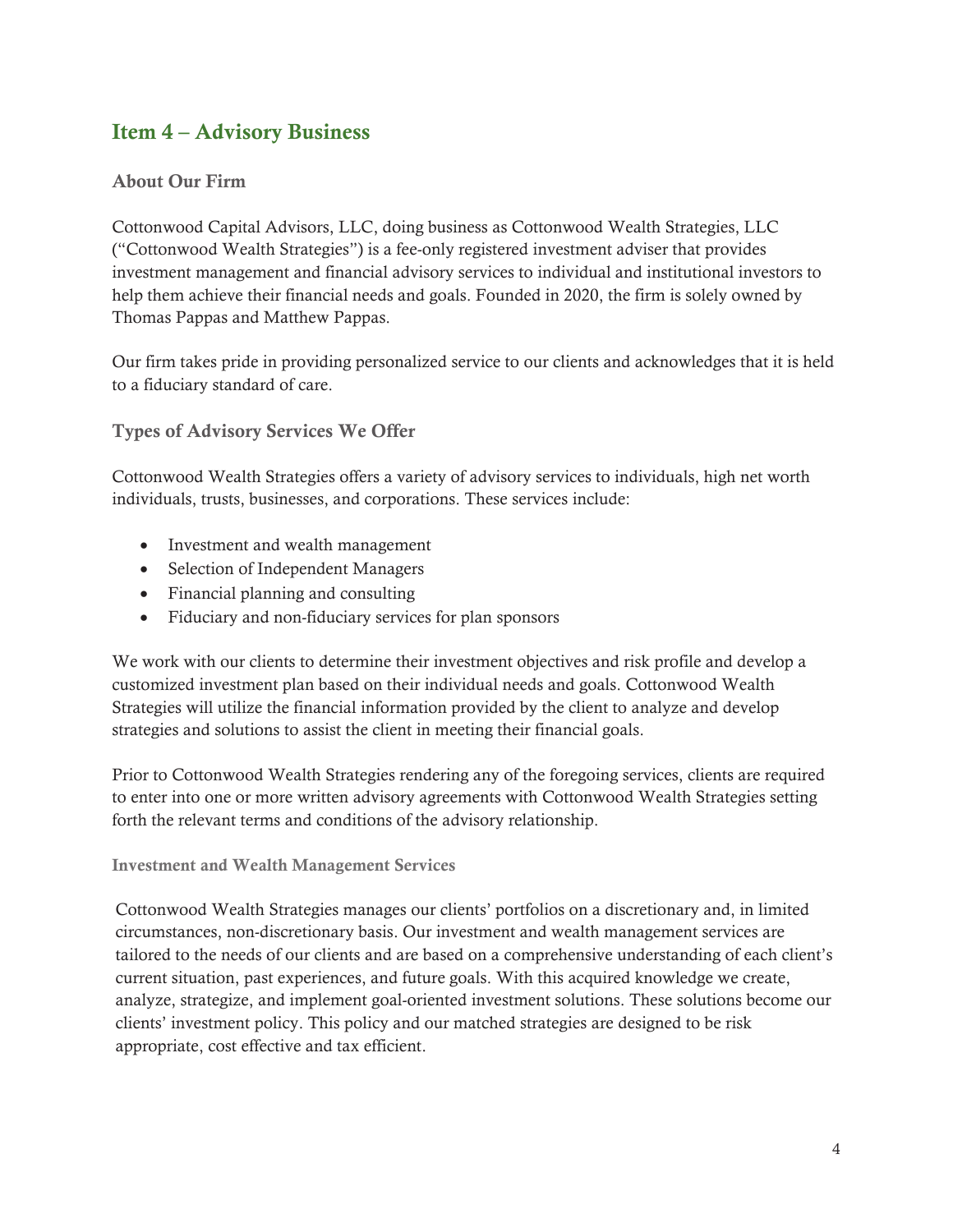Our wealth management services generally include a broad range of comprehensive financial planning and/or consulting services, as well as discretionary or, in limited circumstances, nondiscretionary management of investment portfolios.

Client assets are primarily allocated among exchange-traded funds ("ETFs"), individual equity and debt securities, and mutual funds in accordance with the client's stated investment objective and risk/volatility parameters. We may also recommend clients allocate a certain portion of their assets to independent investment managers ("Independent Managers"). Where appropriate, Cottonwood Wealth Strategies may also provide advice about many types of legacy positions or other investments held in client portfolios. Clients may also engage Cottonwood Wealth Strategies to manage and/or advise on certain investment products that are not maintained at their primary custodian, such as variable life insurance and annuity contracts (to the extent permissible without an insurance license) and assets held in employer sponsored retirement plans and qualified tuition plans (i.e., 529 plans). In these situations, Cottonwood Wealth Strategies will direct or make recommendations on a non-discretionary basis for the allocation of client assets among the various investment options available with the product. These assets are generally maintained at the underwriting insurance company or custodian for the plan trustee or administrator and clients retain responsibility for effecting trades in these accounts.

Cottonwood Wealth Strategies consults with clients on an initial and ongoing basis to assess their specific risk tolerance, time horizon, liquidity constraints and other related factors relevant to the management of their portfolios. You should promptly notify us if there are changes in your financial situation or if you wish to place any limitations on the management of your account. You may impose reasonable restrictions or mandates on the management of your account if Cottonwood Wealth Strategies determines, in our sole discretion, the conditions would not materially impact the performance of a management strategy or prove overly burdensome to the firm's management efforts.

To the extent a client decides to invest with an Independent Manager or in a particular fund, those managers and funds will have their own investment practices. Those investment practices are described in each manager's Form ADV or fund's prospectus, or in its offering or other disclosure documents. In addition, selected money managers or funds typically have discretion to determine the type and amount of securities to be purchased or sold for the portion of the assets managed by the money manager or fund.

#### Selection of Independent Managers

Cottonwood Wealth Strategies may select certain Independent Managers to actively manage all or a portion of its clients' assets. Pursuant to the terms of the investment advisory agreement, Cottonwood Wealth Strategies shall have the discretion to appoint and terminate these third-party advisers. The specific terms and conditions under which a client engages an Independent Manager may also be set forth in a separate written agreement with the designated Independent Manager. Certain Independent Managers require a separate investment advisory agreement with the Independent Manager, while others do not. In addition to this brochure, clients will also receive the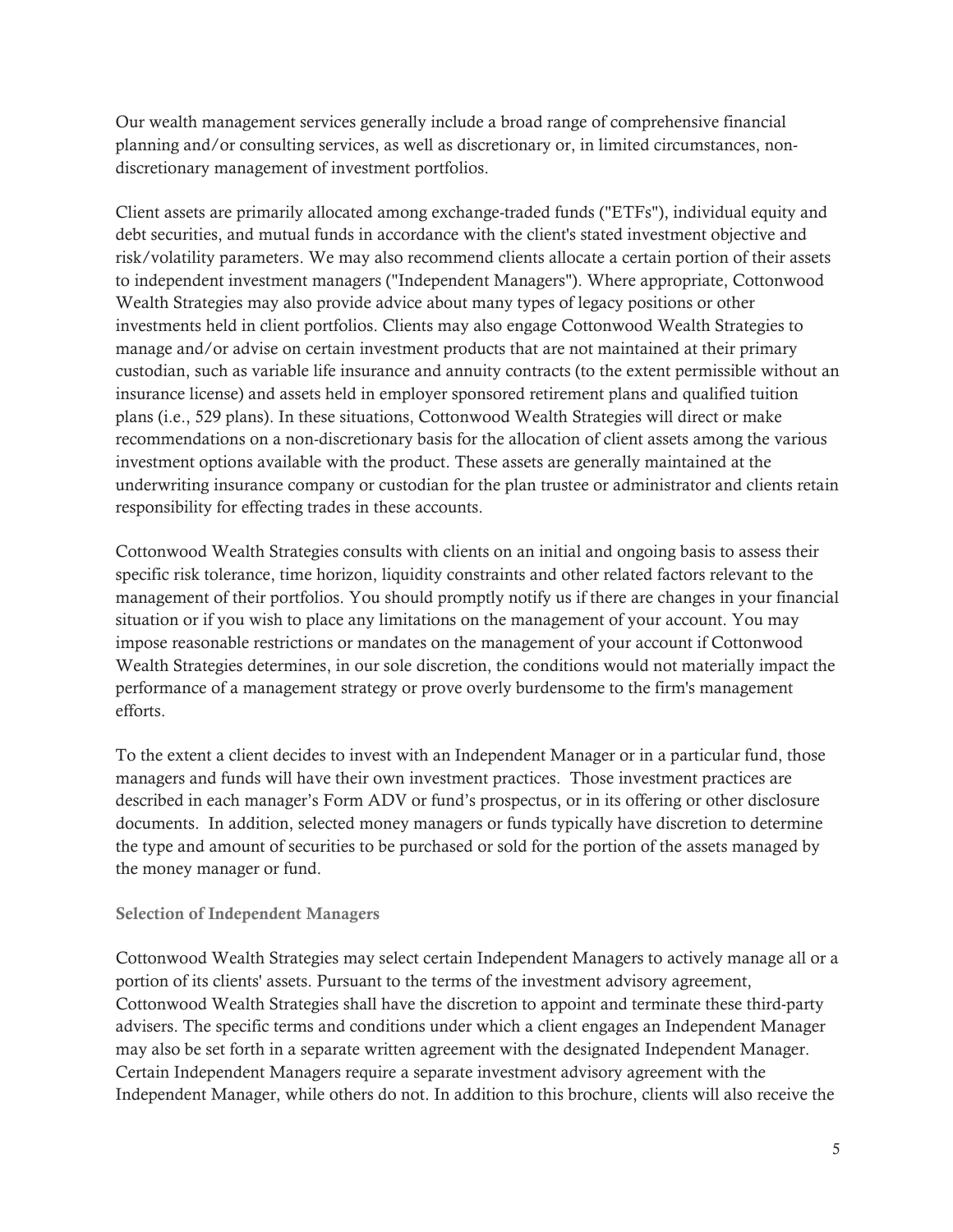written disclosure documents of the respective Independent Managers engaged to manage their assets.

Cottonwood Wealth Strategies evaluates a variety of information about Independent Managers, which may include the Independent Managers' public disclosure documents, materials supplied by the Independent Managers themselves and other third-party analyses it believes are reputable. To the extent possible, Cottonwood Wealth Strategies seeks to assess the Independent Managers' investment strategies, past performance, and risk results in relation to its clients' individual portfolio allocations and risk exposure. Cottonwood Wealth Strategies also takes into consideration each Independent Manager's management style, returns, reputation, financial strength, reporting, pricing, and research capabilities, among other factors.. Independent Managers utilized by Cottonwood Wealth Strategies include:

• Unified managed account and separate account managers available through Wells Fargo Advisors.

#### Programs Offered Through Wells Fargo Advisors

When utilizing the programs offered by Wells Fargo Advisors, investment management services are provided by third-party money managers through the Personalized Unified Managed Account Program and Private Advisor Network Program. Wells Fargo Advisors and/or the third-party manager require clients to sign an investment advisory agreement for access to the programs in addition to our investment management agreement.

Cottonwood Wealth Strategies continues to provide services relative to the discretionary or nondiscretionary selection of the Independent Managers. On an ongoing basis, Cottonwood Wealth Strategies monitors the performance of those accounts being managed by Independent Managers. Cottonwood Wealth Strategies seeks to ensure the Independent Managers' strategies and target allocations remain aligned with its clients' investment objectives and overall best interests.

#### Financial Planning and Consulting Services

Cottonwood Wealth Strategies offers different levels of financial planning and consulting services to help our clients identify, prioritize and work towards their goals and objectives. Our consulting services give our clients the ability to receive a broad range of financial advice and services, including specific security recommendations, for the duration of the advisory agreement.

Our process starts with an extensive review of a client's family situation, which includes assets and liabilities as well as estate, tax, and insurance needs. We then employ a risk tolerance and risk capacity-focused simulation to get a detailed cash flow analysis and proposed asset allocation. Together, this information is analyzed to develop a proposed financial plan, which is designed to be dynamic in nature, ever-evolving due to life changes, along with changes in cash flow needs, risk tolerance, time horizon, or investment objectives.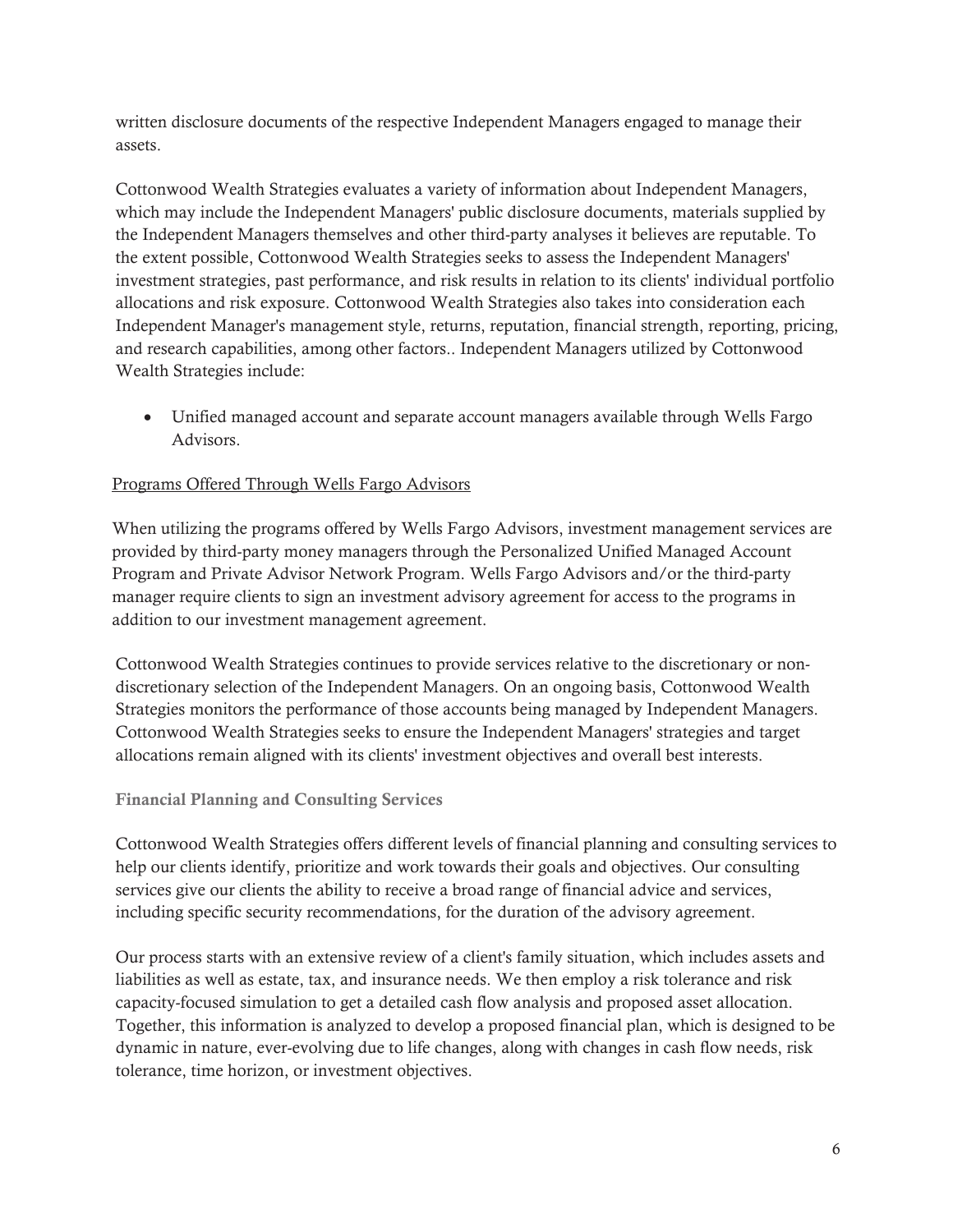Cottonwood Wealth Strategies' financial planning and consulting services may include any of the following topics:

- Cash Flow Analysis
- Financial Record Organizing
- $\bullet$  Estate Planning
- $\bullet$  Charitable Giving
- Education Planning
- Business Planning
- Concentrated Stock
- Federal Benefits & Health Care
- Death  $&$  Disability
- Divorce Planning
- Liability Management
- Investment Consulting
- Tax Planning
- Insurance Review
- Family Governance
- Retirement Plan Consulting and Employee Benefits Analysis

While each of these services is available on a stand-alone basis, certain services may also be rendered in conjunction with investment portfolio management services as part of a comprehensive wealth management engagement. In performing these services, Cottonwood Wealth Strategies is not required to verify any information received from the client or from the client's other professionals (e.g., attorneys, accountants, etc.), and is expressly authorized to rely on such information. Cottonwood Wealth Strategies may recommend clients engage the firm for additional related services, or we may recommend other professionals to implement our recommendations. These additional services by Cottonwood Wealth Strategies or another professional are provided at an additional cost to you, which is based on the nature, extent, complexity, and other characteristics of the services. This creates a conflict of interest because we will have an incentive to recommend additional services based on the compensation to be received, rather than solely based on your needs, and in some cases, based on the prospect of cross-referrals of advisory clients from the other professional or his or her firm. Implementation of financial planning recommendations is entirely at your discretion. You have complete freedom in selecting a financial adviser to assist you with implementing the recommendations made in your financial plan and are under no obligation to act on the advice of Cottonwood Wealth Strategies. Financial planning recommendations are of a generic nature and are not limited to any specific product or service offered by a broker dealer or insurance company. Should you choose to implement the recommendations contained in the plan, Cottonwood Wealth Strategies suggests you work closely with your attorney, accountant and/or insurance agent.

Cottonwood Wealth Strategies will act solely in our capacity as a registered investment adviser and does not provide any legal, accounting or tax advice. You should seek the counsel of a qualified accountant and/or attorney when necessary. As part of our advisory services, we may assist clients with tax harvesting and will work with the client's tax specialist to answer any questions related to the client's portfolio.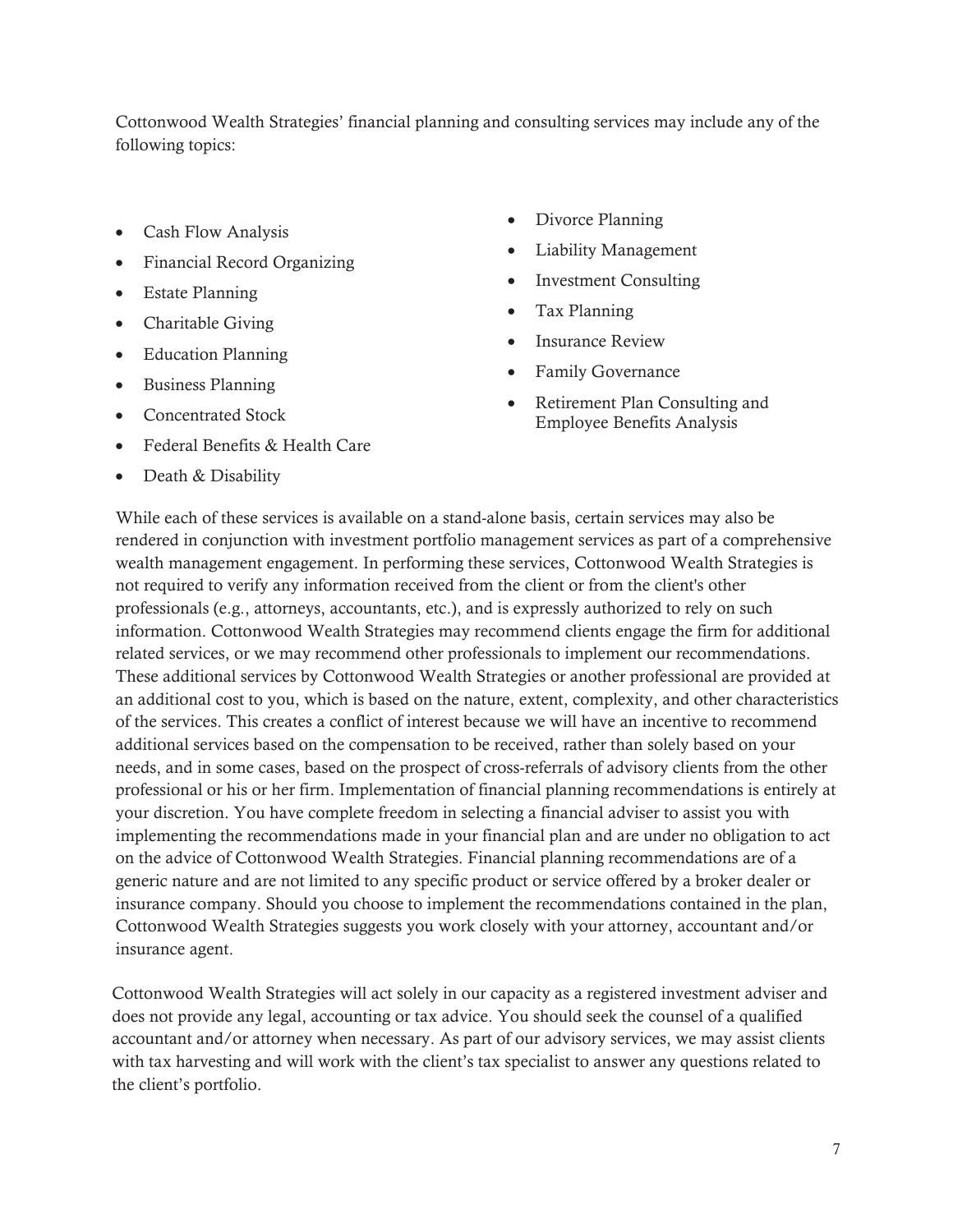Fiduciary and Non-Fiduciary Services for Plan Sponsors

Retirement plan sponsors may retain our firm to provide advisory and consulting services for plan assets. Fiduciary services available to plan sponsors include:

- Reviewing and assisting in the establishment of investment policies and objectives on behalf of the plan
- Assistance with development of an Investment Policy Statement
- Recommending core investments to be offered to plan participants for selection by the plan sponsor
- Recommending investment managers, within the meaning of ERISA Section 3(38), on behalf of the plan, to be offered as investment options for plan participants
- Monitoring of the plan's investments or investment managers in accordance with the plan's Investment Policy Statement or other relevant guidelines

Non-fiduciary consulting services available to plan sponsors include:

- Educating plan participants on investment options available within the plan
- Preparation of periodic performance reports for the plan's investments
- Assistance with monitoring the reasonableness of the fees and expenses of the plan's investments or investment managers in accordance with the plan's Investment Policy Statement or other relevant guidelines
- Benchmarking existing plan service providers to industry peers, and where appropriate, conducting a search for new providers for the plan sponsor's consideration and providing our recommendation.

#### Portfolio Management Services for Wrap Fee Program

Cottonwood Wealth Strategies offers portfolio management services through a wrap fee program. A bundled or "wrap fee" program is an advisory fee program under which you pay one bundled fee to compensate Cottonwood Wealth Strategies for portfolio management and trade execution. A wrap fee program may not be the lowest cost option if you would like to restrict your investments to openend mutual funds or other long-term investment products.

#### Private Investment Fund

As of December 2021, Cottonwood Wealth Strategies serves as the managing manager of the Asymm Venture Fund, LLC (the "Asymm Venture Fund"), a Delaware limited liability company, and in such capacity is responsible for the management of the fund's assets. Clients of Cottonwood Wealth Strategies are solicited to invest in the Asymm Venture Fund, based on the investment objectives and risk profile of the client and pursuant to the subscription documents of the fund.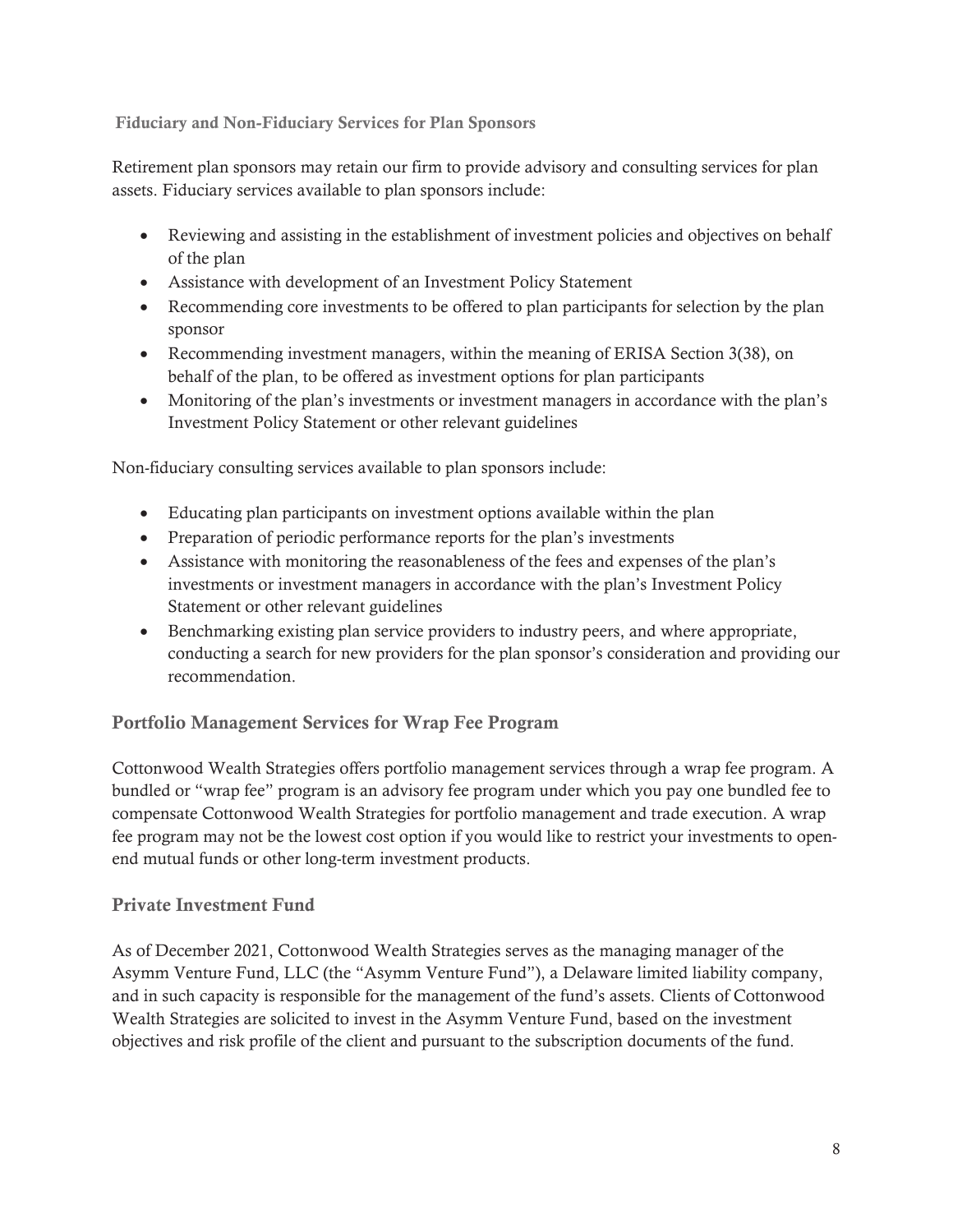#### Amount of Assets We Manage

As of December 2021, Cottonwood Wealth Strategies managed approximately \$204,996,636 on a discretionary basis and \$25,718,916 on a non-discretionary basis. Discretionary assets under management are those for which we have an ongoing responsibility to select and make securities recommendations that are in line with your financial needs and objectives and then effect those securities transactions without first consulting you. Non-discretionary assets under management are those for which we have an ongoing responsibility to select and make securities recommendations that are in line with your financial needs and objectives and then effect those securities transactions only after consulting with you to inform you of the transaction(s) and obtaining your approval to move forward.

## Item 5 – Fees and Compensation

How We Are Compensated for Our Advisory Services

Cottonwood Wealth Strategies offers our advisory services on a fee-only basis. Our fees vary among the different types of advisory services we offer and may be negotiated at our sole discretion. The specific fees and manner in which fees are charged and calculated are described in your investment advisory agreement. You should carefully review the investment advisory agreement prior to signing it.

Fees for our advisory services may be higher than fees charged by other advisers who offer similar services. You may be charged different fees than similarly situated clients for the same services. You should carefully review this brochure to understand the fees and other sources of compensation that exist among our services prior to entering into an investment advisory contract with our firm.

#### Investment and Wealth Management Services

Cottonwood Wealth Strategies offers investment and wealth management services for an annual fee based on the amount of assets under the firm's management. Fees are generally billed in advance each calendar quarter based on the market value of the assets under management/advisement on the last day of the previous calendar quarter. Cottonwood Wealth Strategies, in our sole discretion, may waive the annual fee based upon certain criteria, including, but not limited to, anticipated future earning capacity and/or additional assets, dollar amount of assets to be managed, related accounts, account composition, pre-existing client relationships, account retention, and pro bono activities. For investment and wealth management services Cottonwood Wealth Strategies provides to certain clients or for specific client holdings (e.g., held-away assets, 529 plans, etc.), we may negotiate a fee rate that differs from our standard fee schedule.

The graduated fee schedule for our wrap fee program is as follows: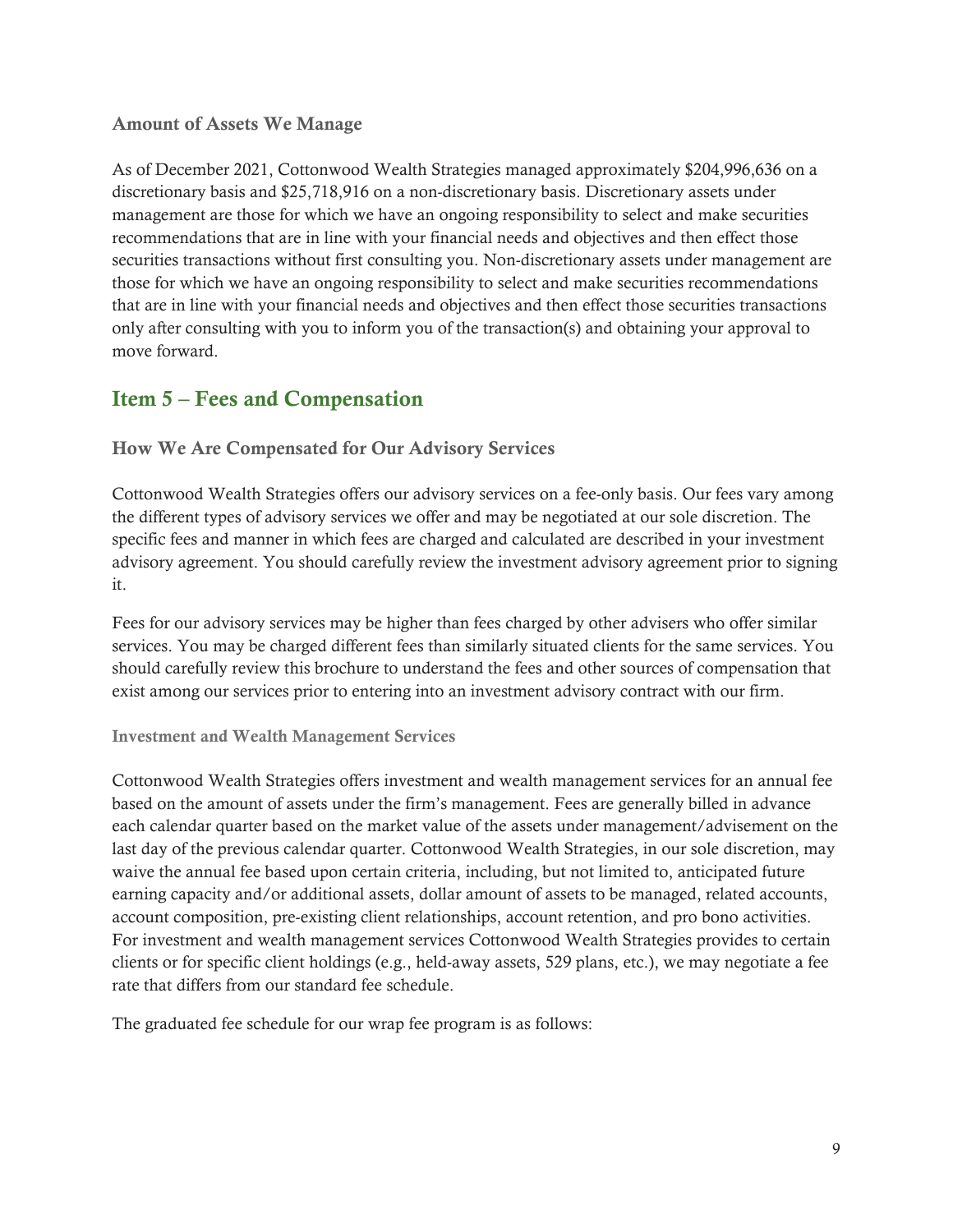| <b>Assets Under Management</b> | <b>Annual Advisory Fee</b> |
|--------------------------------|----------------------------|
| $$0 - $500,000$                | 1.50%                      |
| $$500,000.01 - $1,000,000$     | $1.25\%$                   |
| $$1,000,000.01 - $2,000,000$   | 1.00%                      |
| Above \$2,000,000              | Negotiable                 |

This fee schedule may be based on cumulative household assets under management. However, certain ERISA rules prevent householding corporate plans with personal assets for fee reductions. You should refer to your advisory agreement for your specific fee rate(s).

#### Selection of Independent Managers

Fees for Independent Managers are set forth by the Independent Manager may be included or in addition to Cottonwood Wealth Strategies' fees. You should refer to the Independent Manager's Form ADV Part 2A Brochure for information on their fees and compensation.

#### Programs Offered Through Wells Fargo Advisors

Fees for the programs offered through Wells Fargo Advisors are inclusive of Cottonwood Wealth Strategies' and Wells Fargo Advisors' advisory fees and are as follows:

| Program              | Program Type       | <b>Maximum Annual Advisory Fee</b> |
|----------------------|--------------------|------------------------------------|
| Personalized Unified | Unified Managed    | $1\%$                              |
| Managed Account      | Account            |                                    |
| Private Advisor      | Separately Managed | 2.05%                              |
| Network              | Account            |                                    |

Advisory fees for the third-party manager utilized through the Private Advisor Network Program are not included in the above program fee. You pay for the services of the third-party manager separately. You should refer to your advisory agreement for your specific fee rate(s).

Wells Fargo Advisors will calculate and directly debit advisory fees from the clients' accounts for assets within their programs. The value of assets held in any Wells Fargo Advisors program is excluded from the amount of total household assets used to determine Cottonwood Wealth Strategies' advisory fees for other assets of a client that are managed by Cottonwood Wealth Strategies.

Financial Planning and Consulting Services

Fees for financial planning and/or consulting services can be billed on an hourly rate, fixed rate, or project basis in advance on a monthly or quarterly basis. Hourly fees generally range up to \$400 per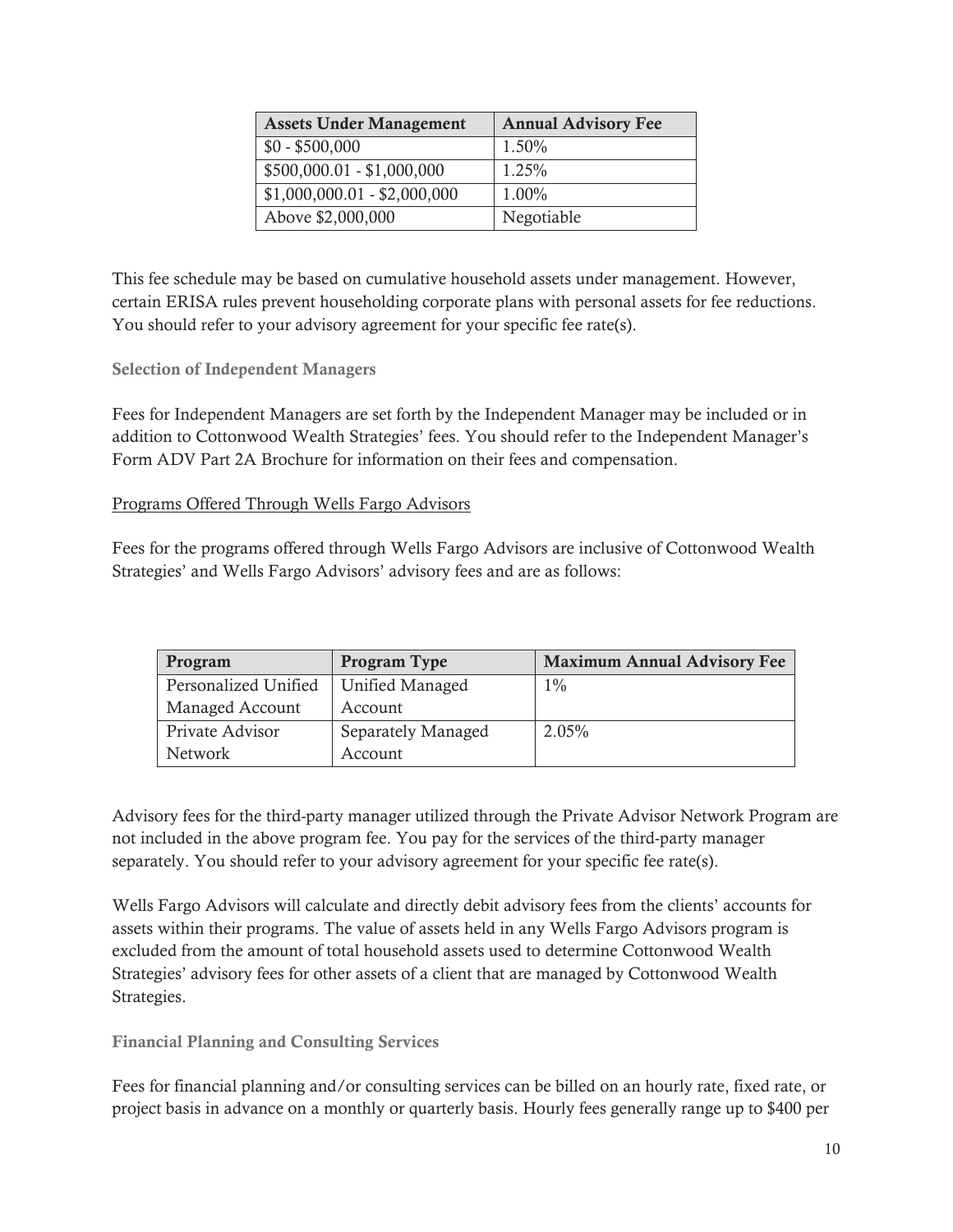hour. There is no minimum fee required for financial planning or consulting services; however financial planning and consulting fees shall generally not exceed \$20,000 annually. Fees are due and payable as incurred. Cottonwood Wealth Strategies may agree with clients to charge fixed fees for consulting services.

Factors we consider when determining our financial planning and consulting fees include, but are not limited to:

- The amount of time we expect to spend completing the financial planning or consulting services and providing related advice;
- The complexity of your goals, issues and/or needs;
- The extensiveness and complexity of the data needed regarding your personal financial information;
- Your net worth or the value of your investment accounts and/or other assets that are the subject of the financial planning or consulting services; and/or
- Special circumstances related to life changes, marital status, health or special income needs, or growth or decline of a personal business.

Cottonwood Wealth Strategies may request a retainer to initiate financial planning and consulting services; however, we will not request the prepayment of fees more than \$1,200 in advisory fees more than six months in advance.

You may engage Cottonwood Wealth Strategies for additional investment management services to assist with implementing one or more financial planning recommendations. You will incur additional fees if you retain our firm for such services. You have complete freedom in selecting an investment adviser to assist you in implementing any recommendations by Cottonwood Wealth Strategies and are under no obligation to act upon the advice we provide.

For consulting services, the investment advisory agreement between Cottonwood Wealth Strategies and the client will continue in effect until terminated by either party. For stand-alone financial planning services, the agreement between Cottonwood Wealth Strategies and the client will terminate upon delivery of the plan or completion of the service.

#### Fiduciary and Non-Fiduciary Services for Plan Sponsors

Fees for retirement plan sponsors are either set at a flat rate, hourly rate or based upon the value of the plan assets that are the subject of the consulting services and are generally payable in arrears on a quarterly basis. Fees for one-time projects are payable either upon completion of the project or half paid upon execution of the agreement with the balance due upon completion of the project. A graduated fee schedule may be set by the firm for fees based on the value of plan assets. Such fee schedule will be described in your services agreement.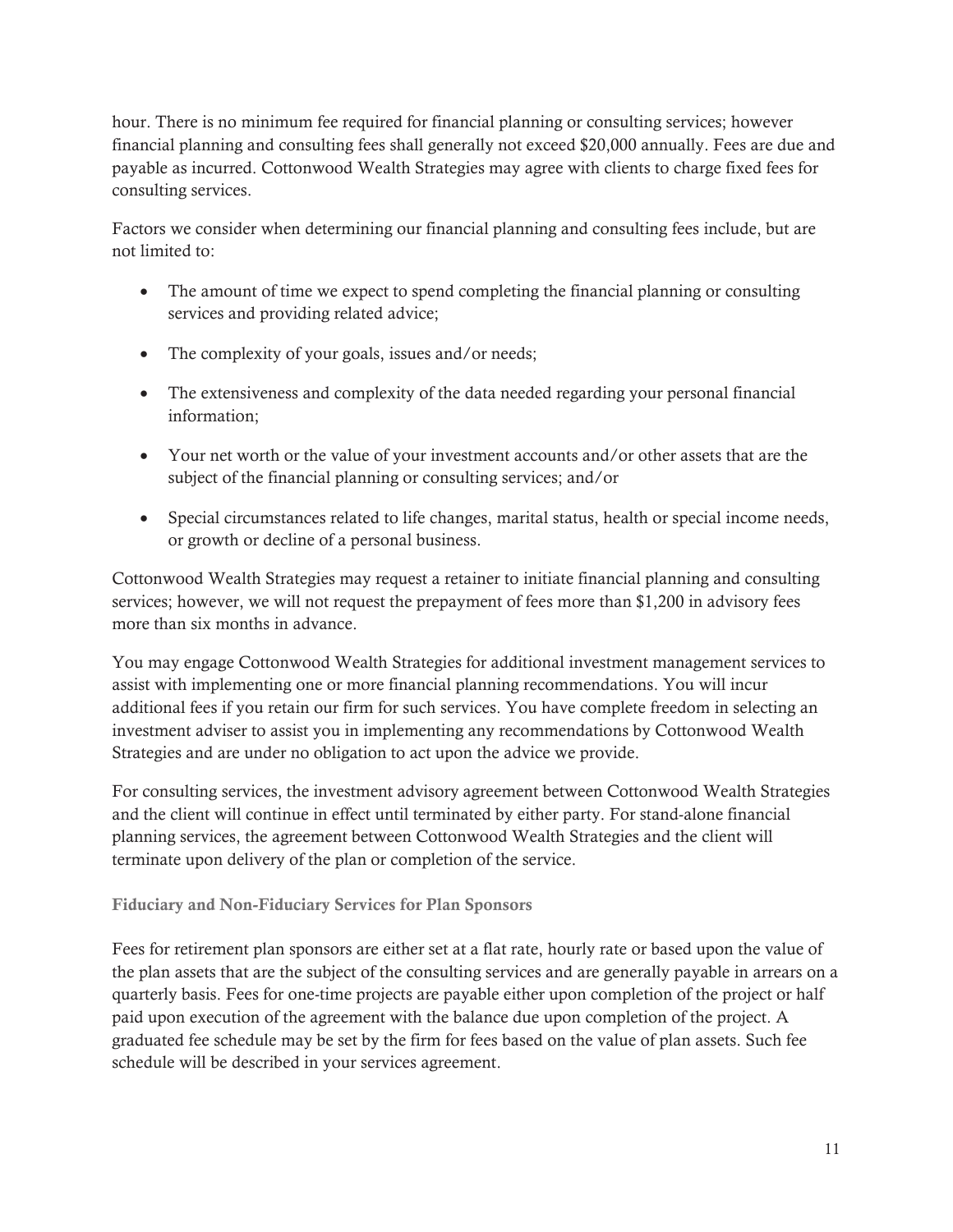#### Private Investment Fund

Investors in the Asymm Venture Fund will be subject to a quarterly management fee, payable in advance, equal to 0.5% (approximately 2% annually) of such investor's aggregate capital commitment as of the first business day of each calendar quarter.

#### Payment of Fees

Clients authorize Cottonwood Wealth Strategies to instruct the account custodian to directly debit fees from the client's account. Accounts initiated or terminated during a calendar quarter will be charged a prorated fee.

Fees for our advisory services generally require you to pay investment advisory fees in advance of receiving services. Upon termination of your advisory agreement with our firm, we will promptly refund any prepaid, unearned fees.

- For investment and wealth management services, refunds are calculated by taking the total advisory fee billed for the calendar quarter, dividing that amount by the number of days in the calendar quarter and multiplying that amount by the number of days services were not provided during the calendar quarter.
- For Independent Managers, the Independent Manager determines the manner in which advisory fees are billed (in advance or arrears). When WFA acts as the Independent Manager, WFA will calculate and directly debit the fee from the clients' accounts for assets within their program. This fee is separate and distinct from the fee calculations for the remainder of client assets managed by the Cottonwood Wealth Strategies and not the Independent Manager. You should refer to the manager's Form ADV Part 2A Brochure for additional information on how fees are paid for their services.
- For financial planning and consulting services, refunds are calculated based on the value of the services that were completed prior to termination of the advisory agreement.
- Fees for fiduciary and non-fiduciary consulting services for plan sponsors are generally payable in arrears. For one-time projects that are partly paid upon execution of the agreement, the amount of the refund is calculated based on the value of the services that were completed. Any earned, unpaid fees will be due and payable upon termination of the advisory contract.

#### Other Types of Fees and Expenses You May Incur

Clients may incur certain charges imposed by custodians, brokers, third-party investments and other third parties, such as fees charged by Independent Managers, custodial fees, odd-lot differentials, transfer taxes, wire transfer and electronic fund fees, and other fees and taxes on brokerage accounts and securities transactions. Decisions to reallocate your account assets may result in you incurring a redemption fee imposed by one or more mutual funds held in your account. Mutual funds and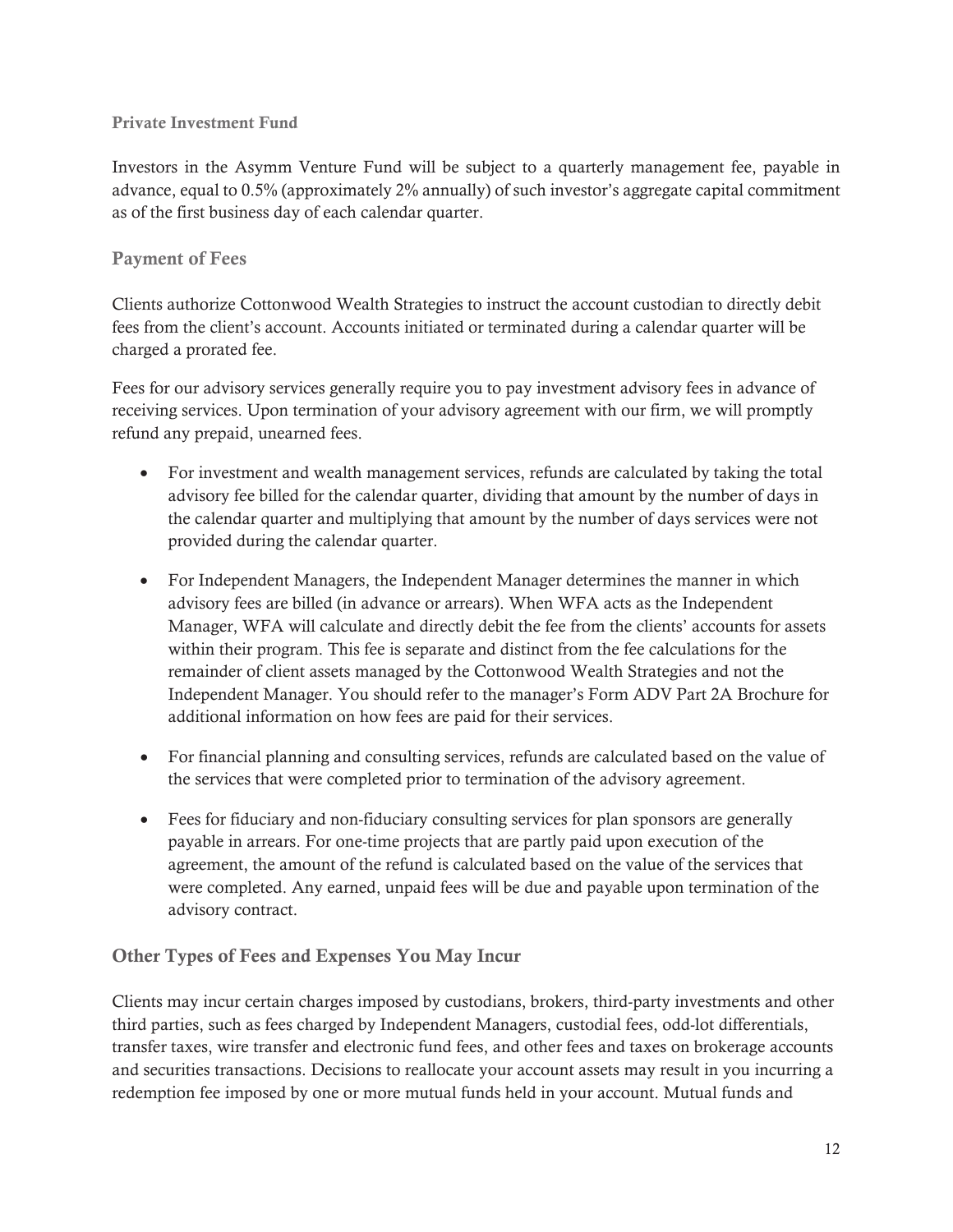exchange traded funds also charge internal management fees, which are disclosed in a fund's prospectus. Such charges, fees and commissions are exclusive of and in addition to Cottonwood Wealth Strategies' fee. Cottonwood Wealth Strategies shall not receive any portion of these commissions, fees, and costs, including any distribution or "12b-1" fees paid by the mutual funds in which your account assets are invested.

In addition to organizational expenses and the management fee, the Asymm Venture Fund will generally bear all costs and expenses incurred in connection with its activities and operations, including (i) all costs and expenses in connection with purchasing, holding, selling or exchanging securities and other assets (whether or not ultimately consummated), including, but not limited to, brokerage fees, private placement fees and finder's fees, interest on borrowed money, real or personal property, taxes on investments, costs and expenses in connection with the registration of investments under applicable securities laws, and related legal, accounting and other fees and expenses; (ii) all fees and expenses in connection with the maintenance of bank, brokerage or custodial accounts; (iii) indemnification expenses; (iv) all liability and other insurance premiums for insurance in which the fund is a named beneficiary; (v) legal, administrative (including any administrator fees or expenses), accounting, tax and audit expenses; (vi) expenses with respect to investor communications, including expenses of meetings of Members and costs of preparing, printing and distributing financial statements and other documents; (vii) the costs and expenses related to the pricing and valuation of assets beneficially owned by the fund; the costs and expenses of pricing and valuation services that benefit the fund and other clients of the Managing Member will be allocated among all benefited clients based on the number of assets valued, the value of assets valued or other permissible means; (viii) costs and expenses related to the operation of any special purpose vehicle or alternative investment vehicle; (ix) costs and fees relating to preparation and filing of required regulatory filings and reports (including without limitation filings under the Securities Act, such as Form D, investment company related filings under the Investment Fund Act and the Investment Advisers Act of 1940, as amended, such as Form PF, required filings under the U.S. Commodity Exchange Act, as amended and state "blue sky" filings), and all registered agent and office and other regulatory costs and expenses; (x) reasonable out-of-pocket expenses incurred by members of the Advisory Committee (as defined below) in connection with the performance of their responsibilities as members of the Advisory Committee; (xi) fund-related litigation or other extraordinary expenses; and (xii) all costs, fees, and expenses in connection with the dissolution, liquidation and winding up of the fund in accordance with the LLC Agreement.

#### Other Types of Compensation We Receive

Cottonwood Wealth Strategies has contracted with Trade-PMR, Inc. ("Trade-PMR") for brokerage services, including trade processing, collection of management fees, marketing assistance and research. Item 12 – Brokerage Practices further describes the factors that Cottonwood Wealth Strategies considers in selecting or recommending broker-dealers for client transactions and determining the reasonableness of their compensation (e.g., commissions).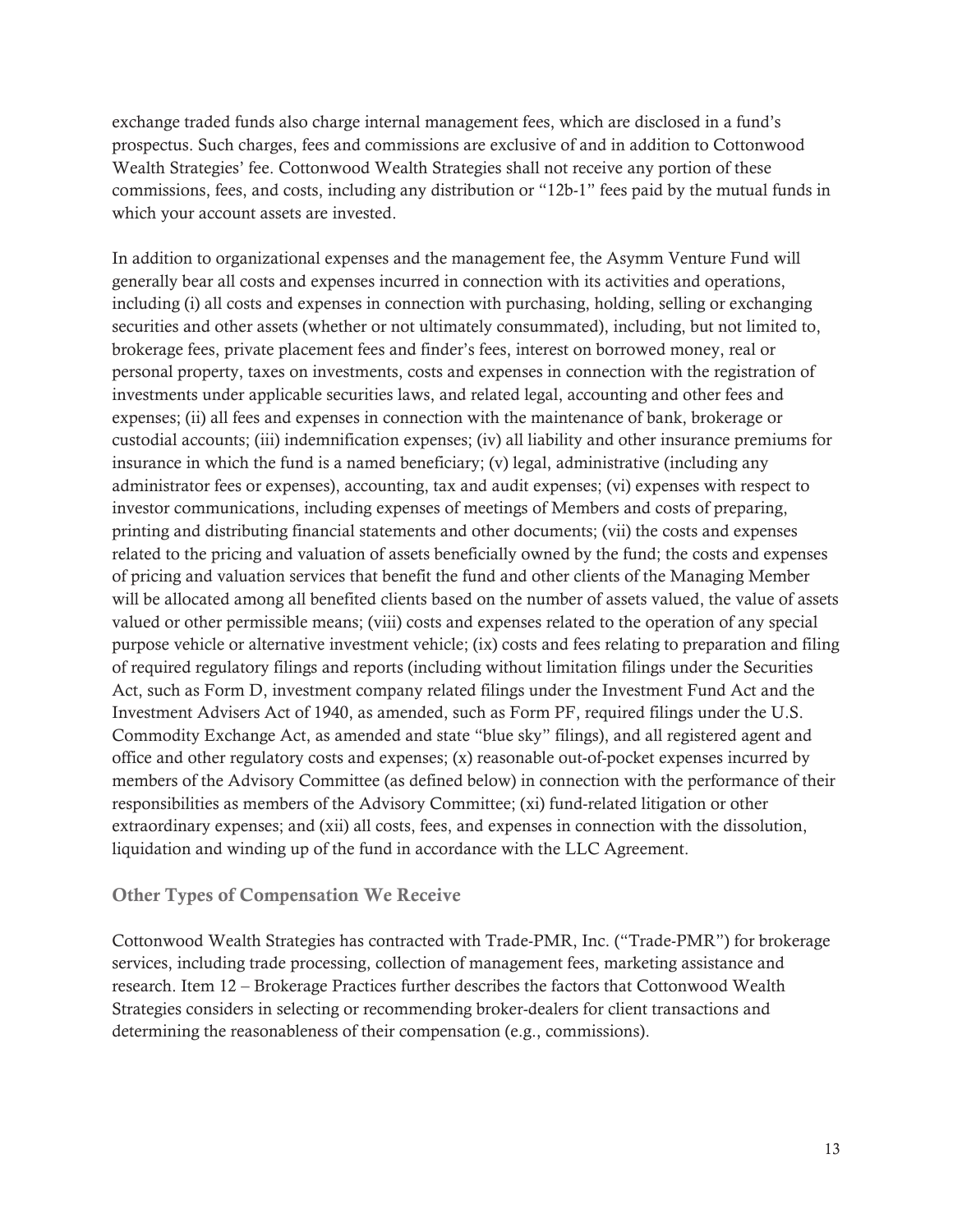## Item 6 – Performance-Based Fees and Side-By-Side Management

Cottonwood Wealth Strategies does not charge any performance-based fees for separately managed accounts.

As the managing member of the Asymm Venture Fund, Cottonwood Wealth Strategies receives performance-based compensation (carried interest) on amounts ultimately distributed to the investors in excess of their capital contribution. Please refer to Item 5 - Fees and Compensation of this brochure and the fund's governing documents for additional information related to such fees.

Our firm manages both separately managed accounts that are charged an asset-based, flat rate or hourly rate fee, side-by-side with the Asymm Venture Fund, for which our firm receives management fees and performance-based compensation. This presents a conflict of interest as it gives Cottonwood Wealth Strategies an incentive to recommend investment in the fund. This conflict is mitigated by the fact that the firm only recommends investment in the fund when it would be appropriate for the client, based on the investment objectives and risk profile of the client and pursuant to the subscription documents of the fund. Cottonwood Wealth Strategies has policies and procedures related to allocation of investment opportunities that are designed to ensure that the Firm does not favor or disfavor any client over another client.

## Item 7 – Types of Clients

Cottonwood Wealth Strategies provides portfolio management services to individuals, high net worth individuals and families, pension and profit sharing plans, trusts, estates, charitable institutions, foundations, corporations, and other business entities.

Cottonwood Wealth Strategies generally does not require a minimum initial investment for investment management services. The firm, in its sole discretion, may accept clients with smaller portfolios based upon each client's particular circumstances.

Certain Independent Managers may impose more restrictive account requirements and varying billing practices than Cottonwood Wealth Strategies. In such instances, Cottonwood Wealth Strategies may alter its corresponding account requirements and/or billing practices to accommodate those of the Independent Managers.

## Item 8 – Methods of Analysis, Investment Strategies

Methods of Analysis and Investment Strategies

Cottonwood Wealth Strategies carefully constructs a risk-adjusted, tax-efficient, and cost-effective asset allocation strategy based on a client's unique cash flow needs, stated return and risk profile. Security selection is based on qualitative, quantitative, technical, and relative strength metrics.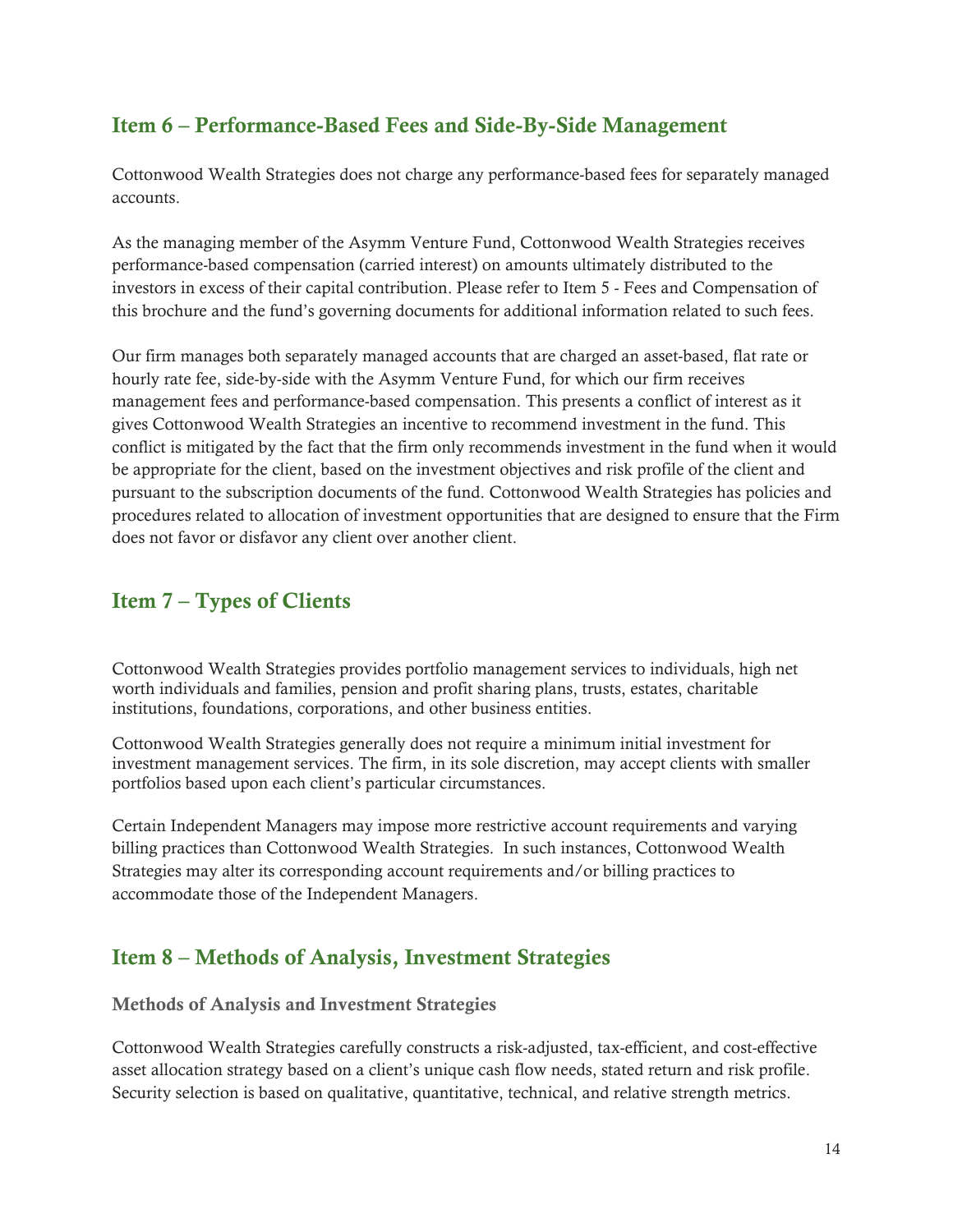Portfolio holdings are constantly monitored and adjusted as market conditions and our clients' circumstances dictate. Clients may hold or retain other types of assets as well, and Cottonwood Wealth Strategies may offer advice regarding those various assets as part of our services. Advice regarding such assets generally will not involve asset management services.

Cottonwood Wealth Strategies predominantly utilizes a combination of active and passive strategies to allocate client assets primarily among publicly traded securities, such as ETFs, stocks, bonds, mutual funds, and/or separately managed portfolios. Nevertheless, individual client circumstances may dictate the use of other types of securities, actively managed portfolios, or alternative investments. Depending upon the client's financial needs, strategies implemented might include long term purchases (securities held at least a year), short term purchases (securities sold within a year), short sales, margin transactions, option writing, including covered options, uncovered options or spreading strategies, and other securities transactions.

#### Risk of Loss

Investing in securities involves risk of loss that you should be prepared to bear. All investments present the risk of loss of principal – the risk that the value of securities (e.g., stocks, mutual funds, ETFs, bonds, etc.), when sold or otherwise disposed of, may be less than the price paid for the securities. Even when the value of the securities when sold is greater than the price paid, there is the risk that the appreciation will be less than inflation. In other words, the purchasing power of the proceeds may be less than the purchasing power of the original investment. There is no guarantee that investment recommendations made by Cottonwood Wealth Strategies will be accurate. We cannot assure that your account will increase, preserve capital, or generate income, nor can we assure that your investment objectives will be realized. Although all investments involve risk, our investment advice seeks to limit risk through diversification among various asset classes.

We may recommend a variety of security types for your account in an effort to achieve your individual needs and goals. This may include, but is not limited to, stocks, bonds, open-end and closed-end mutual funds, ETFs, hedge funds, private equity funds, venture capital funds, advisory accounts, real estate investment trusts, or other private alternative or other investment funds. An investment in such other funds or managers may present risks specific to the particular investment vehicle, such as long-term illiquidity, redemption notice periods or other restrictions on redemptions, capital calls, or periodic taxable income distribution.

Described below are the material risks associated with investing in the types of securities we generally use in client accounts:

#### Equity Securities

In general, prices of equity securities (common, convertible preferred stocks and other securities whose values are tied to the price of stocks, such as rights, warrants and convertible debt securities) are more volatile than those of fixed-income securities. The prices of equity securities could decline in value if the issuer's financial condition declines or in response to overall market and economic conditions. Investments in smaller companies and mid-size companies may involve greater risk and price volatility than investments in larger, more mature companies.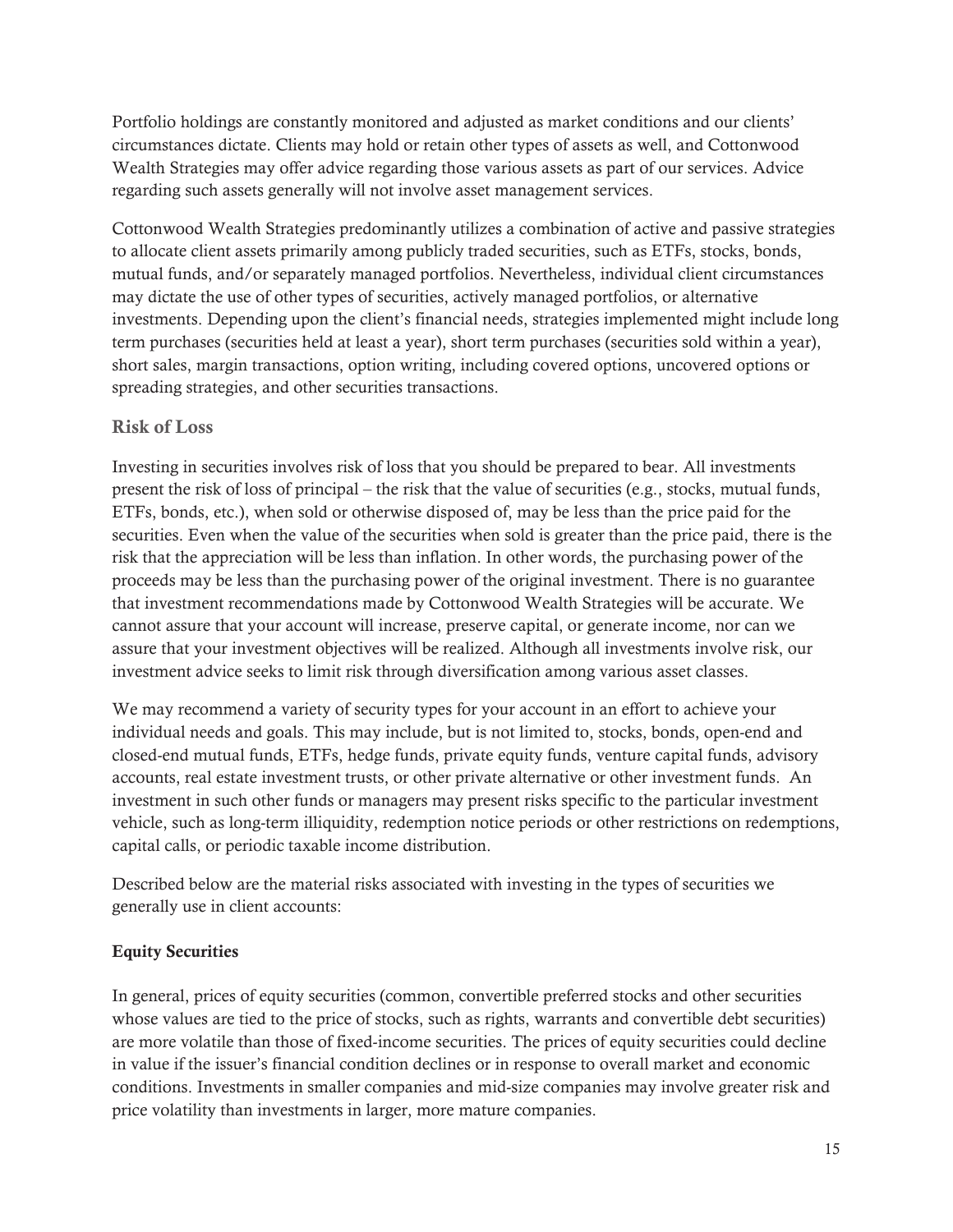#### Fixed-Income Securities

The return and principal value of bonds fluctuate with changes in market conditions. Fixed-income securities are subject to interest rate risk and credit quality risk. The market value of fixed-income securities generally declines when interest rates rise, and an issuer of fixed-income securities could default on its payment obligations. Changes in interest rates generally have a greater effect on bonds with longer maturities than on those with shorter maturities. If bonds are not held to maturity, they may be worth more or less than their original value. Credit risk refers to the possibility that the issuer of a bond will not be able to make principal and/or interest payments. High yield bonds, also known as "junk bonds," carry higher risk of loss of principal and income than higher rated investment grade bonds.

#### Mutual Funds

Mutual funds may invest in different types of securities, such as value or growth stocks, real estate investment trusts, corporate bonds, or U.S. government bonds. There are risks associated with each asset class.

An investment in a money market fund is not insured or guaranteed by the Federal Deposit Insurance Corporation or any other governmental agency. Although money market funds seek to preserve the value of your investment at \$1.00 per share, it is possible to lose money by investing in the fund. Redemption is at the current net asset value, which may be more or less than the original cost. Aggressive growth funds are most suitable for investors willing to accept price per share volatility since many companies that demonstrate high growth potential can also be high risk. Income from tax-free mutual funds may be subject to local, state and/or the alternative minimum tax.

Because each mutual fund owns different types of investments, performance will be affected by a variety of factors. The value of your investment in a mutual fund will vary from day to day as the values of the underlying investments in a fund vary. Such variations generally reflect changes in interest rates, market conditions and other company and economic news. These risks may become magnified depending on how much a fund invests or uses certain strategies. A fund's principal market segment(s), such as large-cap, mid-cap or small-cap stocks, or growth or value stocks may underperform other market segments or the equity markets as a whole.

You can find additional information regarding these risks in the fund's prospectus.

#### Exchange-Traded Funds (ETFs)

ETFs are typically investment companies that are legally classified as open-end mutual funds or unit investment trusts. ETFs differ from traditional mutual funds in that ETF shares are listed on a securities exchange. Shares can be bought and sold throughout the trading day like shares of other publicly traded companies. ETF shares may trade at a discount or premium to their net asset value. This difference between the bid price and ask price is often referred to as the "spread." The spread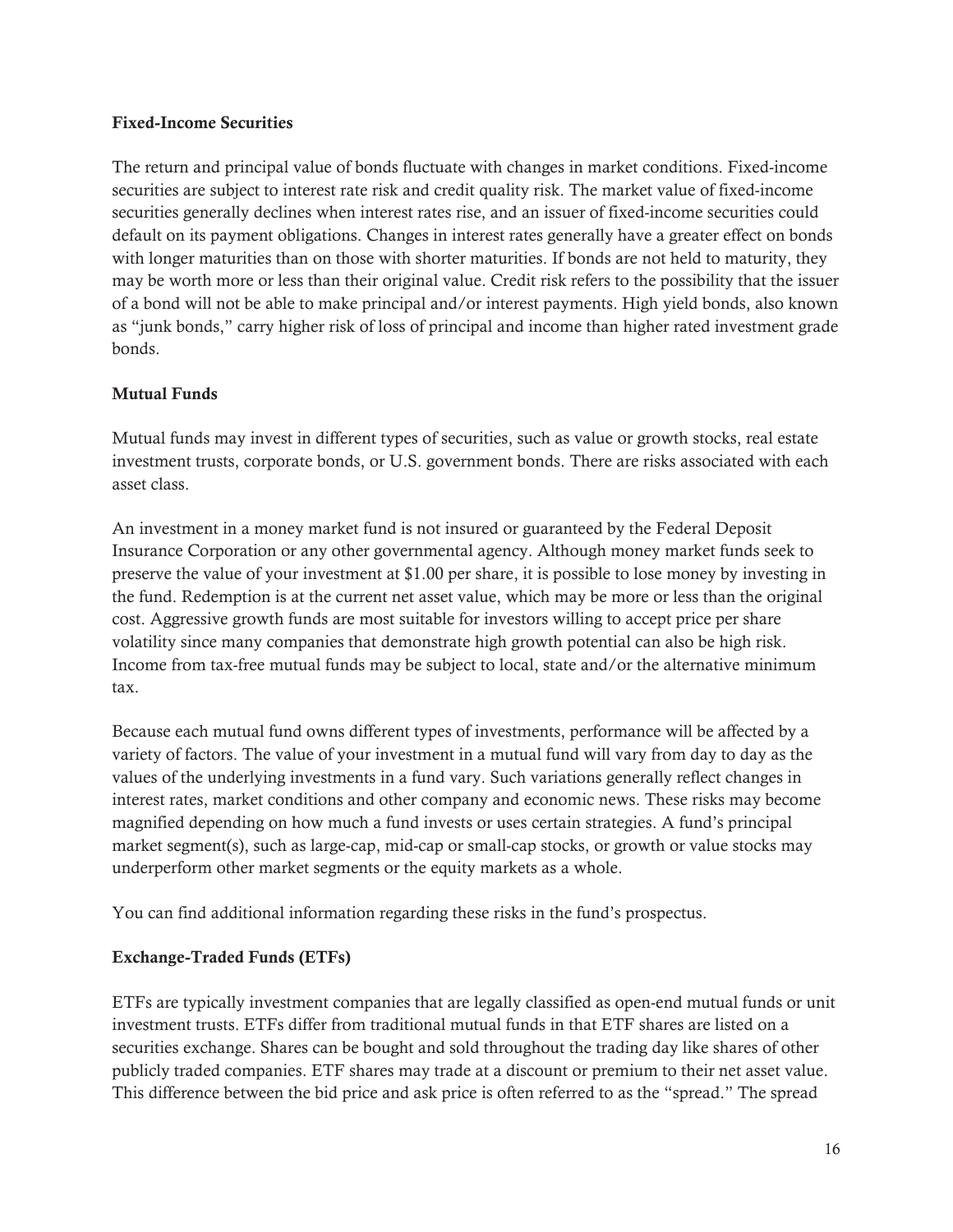varies over time based on the ETF's trading volume and market liquidity and is generally lower if the ETF has a lot of trading volume and market liquidity and higher if the ETF has little trading volume and market liquidity. Liquidity risks are higher for ETFs with a large spread. ETFs may be closed and liquidated at the discretion of the issuing company.

#### International Investing

The risks of investing in foreign securities include loss of value as a result of political or economic instability; nationalization, expropriation or confiscatory taxation; changes in foreign exchange rates and foreign exchange restrictions; settlement delays; and limited government regulation (including less stringent reporting, accounting, and disclosure standards than are required of U.S. companies). These risks may be greater with investments in emerging markets. Certain investments utilized by Cottonwood Wealth Strategies may also contain international securities.

#### Cash and Cash Equivalents

A portion of your assets may be invested in cash or cash equivalents to achieve your investment objective, provide ongoing distributions, and/or take a defensive position. Cash holdings may result in a loss of market exposure.

#### Alternative Investments

Alternative investments are illiquid investments and do not trade on a national securities exchange. Alternative investments typically include investments in direct participation program securities (partnerships, limited liability companies, business development companies or real estate investment trusts), commodity pools, private equity, private debt, or hedge funds. Alternative investments are subject to various risks, such as illiquidity and property devaluation based on adverse economic and/or real estate market conditions.

Alternative investments are not suitable for all investors. Investors considering an investment strategy utilizing alternative investments should understand that alternative investments are generally considered speculative in nature and may involve a high degree of risk, particularly if concentrating investments in one or few alternative investments. These risks are potentially greater and substantially different than those associated with traditional equity or fixed income investments. Additional information regarding these risks can be found in the product's prospectus or offering documents.

## Item 9 – Disciplinary Information

As a registered investment adviser, Cottonwood Wealth Strategies is required to disclose all material facts regarding any legal or disciplinary events that would be material to your evaluation of our firm or the integrity of our management. Cottonwood Wealth Strategies has no disciplinary information to report.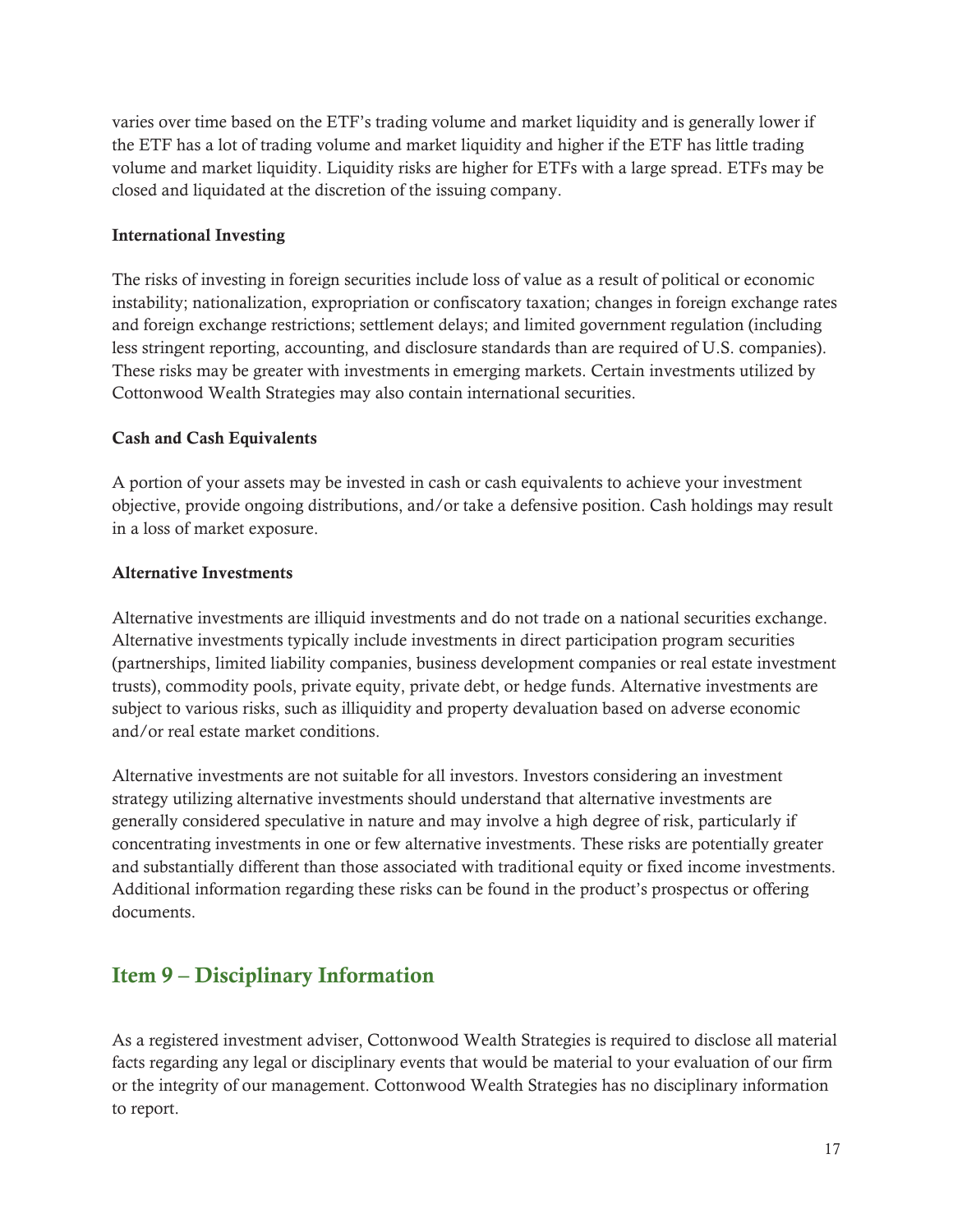## Item 10 – Other Financial Industry Activities and Affiliations

Cottonwood Wealth Strategies has no other financial industry activities or affiliations.

## Item 11 – Code of Ethics, Participation in Client Transactions and Personal **Trading**

#### Our Code of Ethics

Cottonwood Wealth Strategies is committed to providing investment advice with the utmost professionalism and integrity. Our firm strives to identify manage and/or mitigate conflicts of interest and has adopted policies, procedures, and oversight mechanisms to address conflicts of interest. We have adopted a Code of Ethics that emphasizes our fiduciary obligation to put client interests first and is designed to ensure personal securities transactions, activities, and interests of employees will not interfere with the responsibilities to make decisions in the best interest of clients. All supervised persons of our firm must acknowledge and comply with our Code of Ethics.

You may request a copy of our Code of Ethics by contacting us at (385) 853-5000 or info@cottonwoodws.com.

#### Participation in Client Transactions

Cottonwood Wealth Strategies does not affect principal or agency cross securities transactions for client accounts. Cottonwood Wealth Strategies also does not cross trades between client accounts. Principal transactions are generally defined as transactions where an adviser, acting as principal for its own account or the account of an affiliated broker-dealer, buys from or sells a security to an advisory client. An agency cross transaction is defined as a transaction where a person acts as an investment adviser in relation to a transaction in which the investment adviser, or any person controlled by or under common control with the investment adviser, acts as broker for both the advisory client and for another person on the other side of the transaction. Agency cross transactions may arise where an adviser is dually registered as a broker-dealer or has an affiliated broker-dealer.

#### Employee Personal Trading

Supervised persons of Cottonwood Wealth Strategies may purchase or sell the same security that we recommend for investment in client accounts. This creates a conflict of interest as there is a possibility that employees of our firm might benefit from market activity by a client in a security held by the employee. Our Code of Ethics is designed to assure that the personal securities transactions, activities and interests of the employees of Cottonwood Wealth Strategies will not interfere with making decisions in the best interest of advisory clients and implementing such decisions while, at the same time, allowing employees to invest for their own accounts. Under the Code of Ethics, certain classes of securities have been designated as exempt transactions, based upon a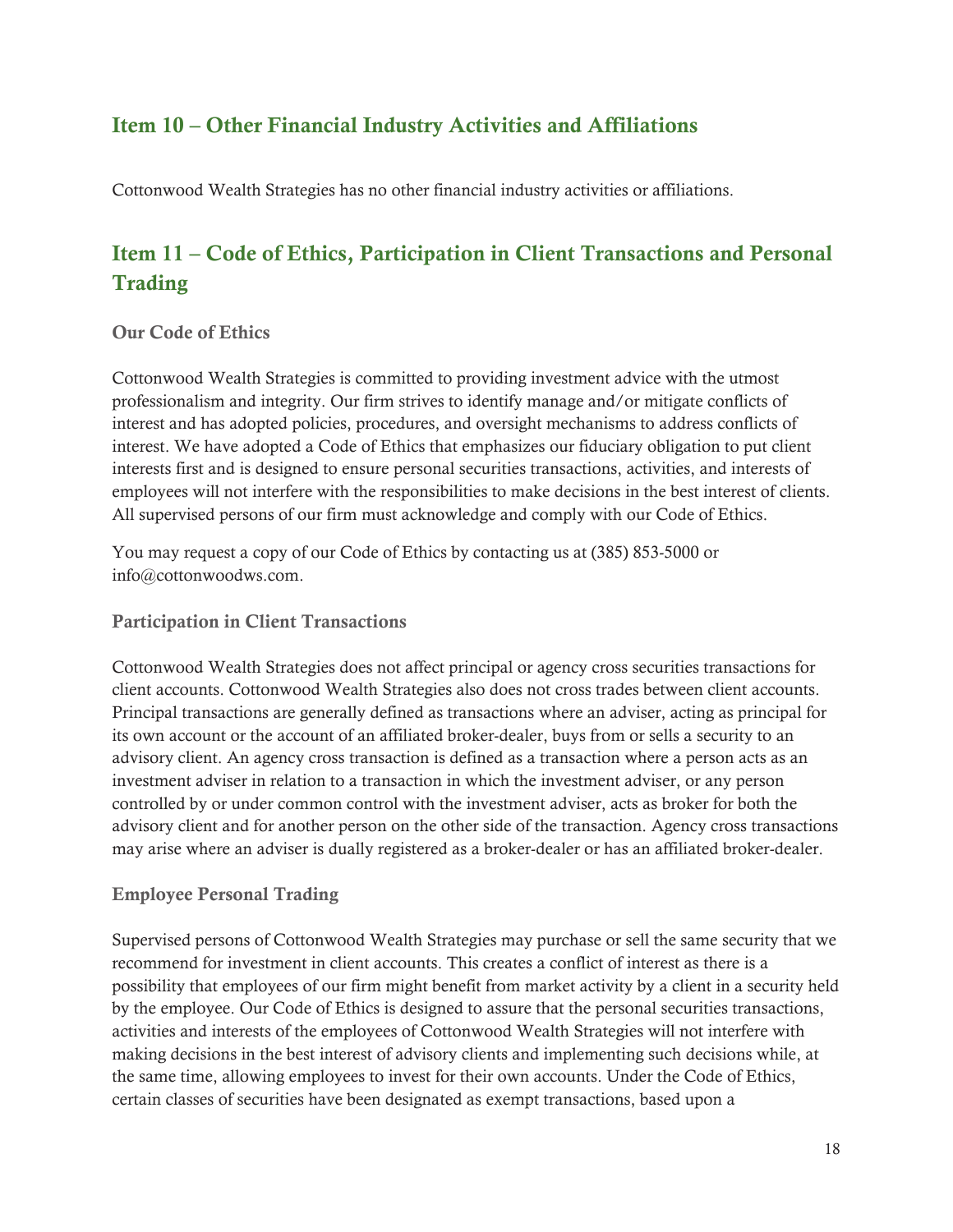determination that these would not materially interfere with the best interest of Cottonwood Wealth Strategies' clients. Our Code of Ethics also places restrictions on our employees' personal trading activities. These restrictions include, but are not limited to, a prohibition on trading based on nonpublic information and pre-clearance requirements for certain types of transactions. Employee trading is continually monitored under the Code of Ethics in an effort to prevent conflicts of interest between Cottonwood Wealth Strategies and our clients.

Certain affiliated accounts may trade in the same securities with client accounts on an aggregated basis when consistent with Cottonwood Wealth Strategies' obligation of best execution. In such circumstances, the affiliated and client accounts will share commission costs equally and receive securities at a total average price. Cottonwood Wealth Strategies will retain records of the trade order (specifying each participating account) and its allocation, which will be completed prior to the entry of the aggregated order. Completed orders will be allocated as specified in the initial trade order. Partially filled orders will be allocated on a pro rata basis. Any exceptions will be explained on the order.

## Item 12 – Brokerage Practices

Selection and Recommendation of Broker-Dealers

Though Cottonwood Wealth Strategies recommends brokers with which we have negotiated pricing on behalf of our clients, we do not have discretionary authority to select brokers. We endeavor to recommend broker-dealers that will provide the best services at the lowest commission rates possible. The reasonableness of commissions is based on the broker's ability to provide professional services, competitive commission rates, research and other services that will help our firm provide investment management services to clients. Cottonwood Wealth Strategies may recommend brokers who provide useful research and securities transaction services even though a lower commission may be charged by a broker who offers no research services and minimal securities transaction assistance.

We have negotiated competitive pricing and services with Trade-PMR for brokerage back-office and trade execution services and First Clearing for clearing and custodial services. First Clearing is a trade name used by Wells Fargo Clearing Services, LLC., a non-bank affiliate of Wells Fargo & Company. Trade-PMR and First Clearing are members of SIPC and are unaffiliated registered broker-dealers and FINRA members. The brokerage commissions and/or transaction fees charged by Trade-PMR are included in Cottonwood Wealth Strategies' advisory fee. Cottonwood Wealth Strategies regularly reviews the reasonableness of the compensation received by the broker-dealers used for executing client transactions in an effort to ensure that our clients receive favorable execution consistent with our fiduciary duty. Factors which Cottonwood Wealth Strategies considers in recommending Trade-PMR and First Clearing or any other broker-dealer to clients include, but is not limited to, their respective financial strength, reputation, execution, pricing, research, and service. The commissions and/or transaction fees charged by these brokers may be higher or lower than those charged by other broker-dealers. We encourage you to review your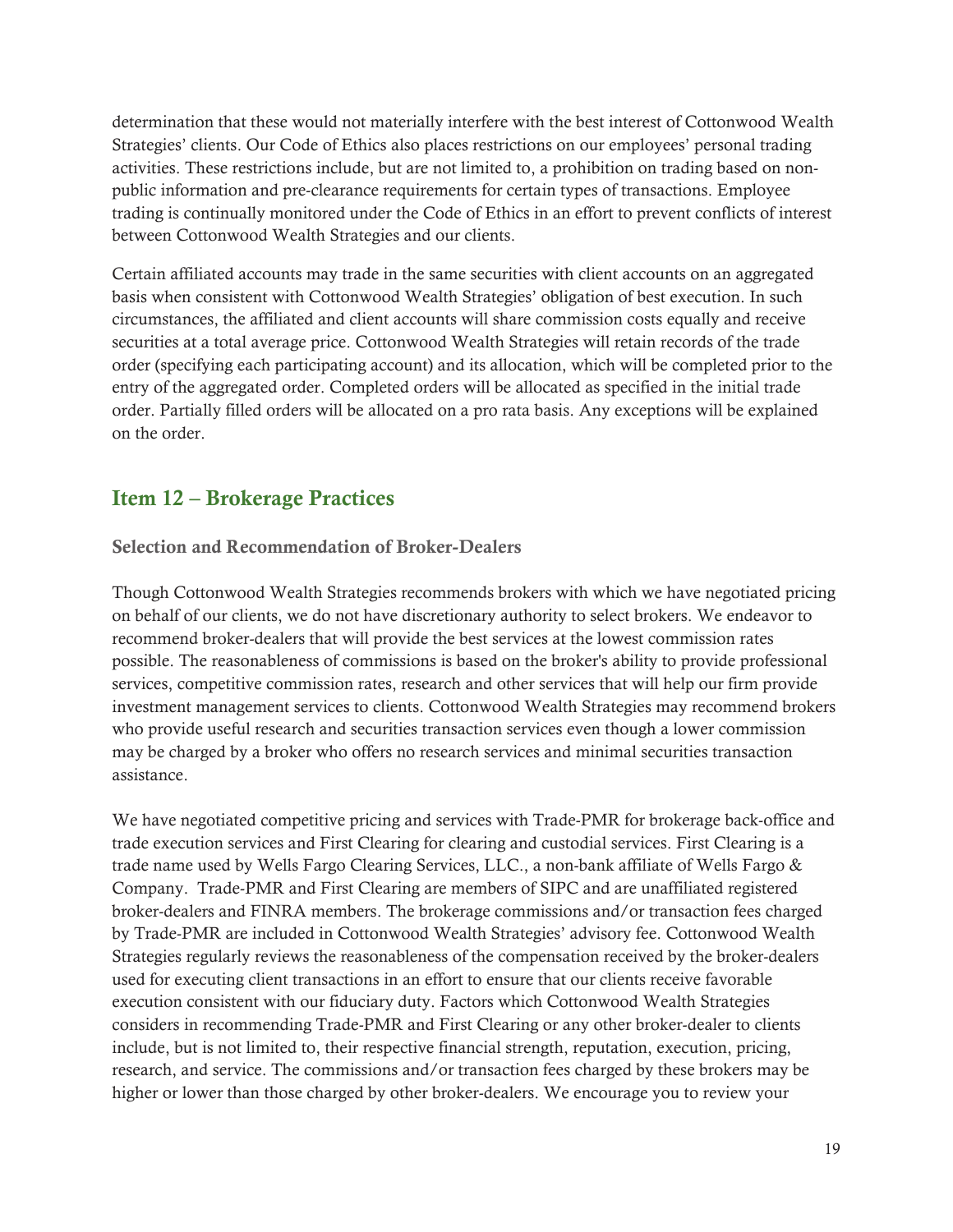broker-dealer's pricing to compare the total costs of entering into a wrap fee arrangement versus a non-wrap arrangement.

In addition, Trade-PMR provides Cottonwood Wealth Strategies with access to its institutional trading and custody services, which are typically not available to retail investors. These brokerage services include the execution of securities transactions, custody, research, and access to mutual funds and other investments that are otherwise generally available only to institutional investors or would require a significantly higher minimum initial investment. Other benefits we may receive include receipt of duplicate client confirmations and bundled duplicate statements; access to a trading desk that exclusively services its participants; access to block trading which provides the ability to aggregate securities transactions and then allocates the appropriate shares to client accounts; and access to an electronic communication network for client order entry and account information. Trade-PMR also provided Cottonwood Wealth Strategies with nominal funding to assist with startup expenses establishing the business entity.

The commissions paid by Cottonwood Wealth Strategies' clients are intended to be consistent with our duty to obtain "best execution." However, a client may pay a commission that is higher than what another qualified broker-dealer might charge to affect the same transaction when Cottonwood Wealth Strategies determines, in good faith, that the commission is reasonable in relation to the value of the brokerage and research services received. In seeking best execution, the determinative factor is not the lowest possible cost, but whether the transaction represents the best qualitative execution, taking into consideration the full range of a broker-dealer's services, including among others, execution capability, commission rates, and responsiveness. Consistent with the foregoing, while Cottonwood Wealth Strategies will seek competitive rates, it may not necessarily obtain the lowest possible commission rates for client transactions.

Independent Managers selected by clients to manage clients' assets will generally also request the discretion to select brokers and negotiate commissions on behalf of a client. Cottonwood Wealth Strategies will not have control over trading execution by such managers. Clients should review the Form ADV disclosure documents of such managers regarding their trading practices.

#### Research and Other Soft Dollar Benefits

Cottonwood Wealth Strategies does not participate in soft-dollar relationships.

#### Brokerage for Client Referrals

When selecting broker-dealers for the execution of client securities transactions, Cottonwood Wealth Strategies does not consider whether we will receive any client referrals from the broker-dealer or any other third-party.

#### Directed Brokerage

As Cottonwood Wealth Strategies will not request the discretionary authority to determine the broker-dealer to be used or the commission rates to be paid, clients must direct Cottonwood Wealth Strategies as to the broker-dealer to be used. The commissions and transaction fees charged by these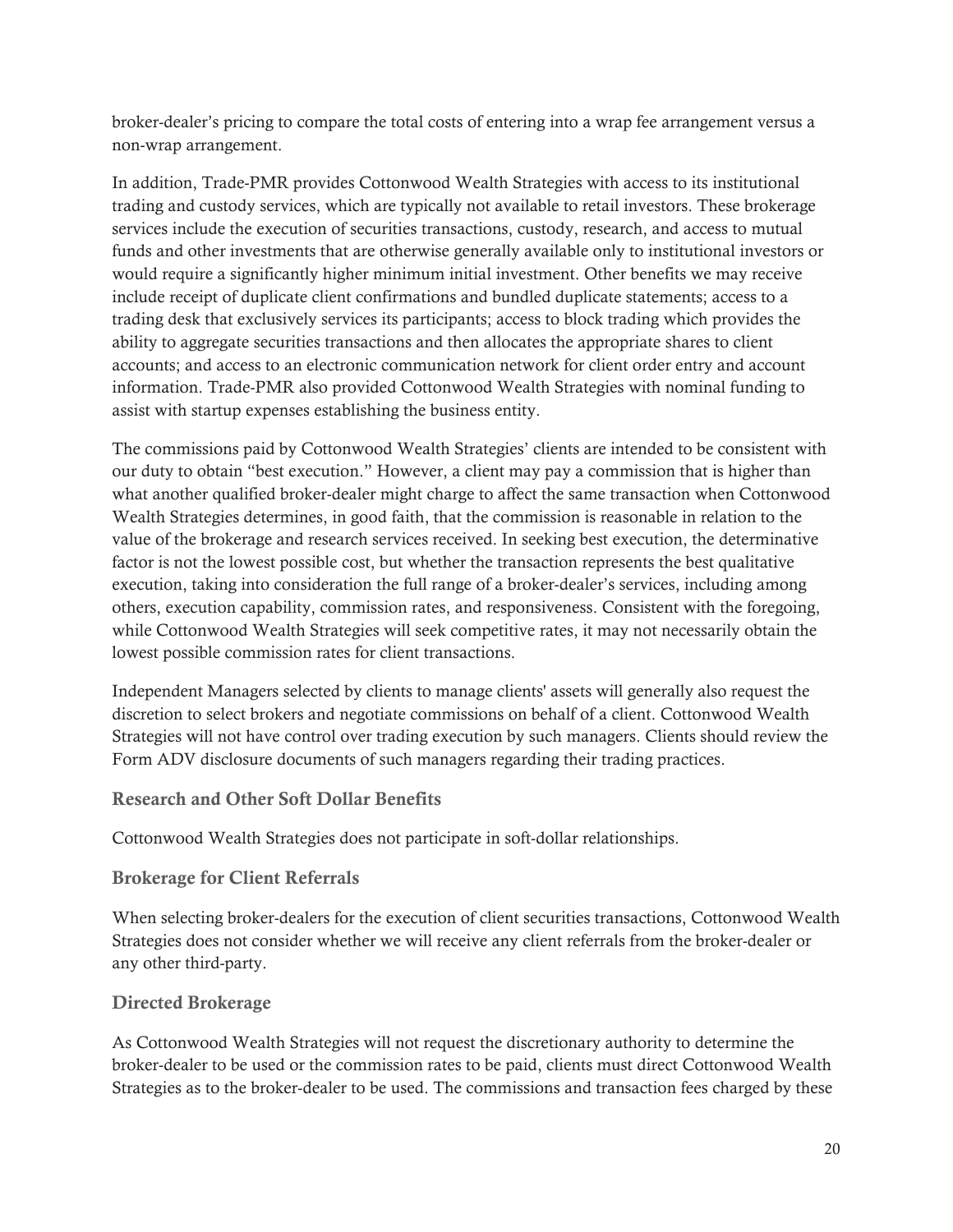broker-dealers could be higher or lower than those charged by other custodians and broker-dealers. When directing the use of a particular broker-dealer, it should be understood that Cottonwood Wealth Strategies will not have authority to negotiate commissions among various broker-dealers or obtain volume discounts. As such, best execution may not be achieved. Not all investment advisers require clients to direct the use of specific broker-dealers

#### Aggregation of Orders

Transactions for each client will generally be effected independently. For certain trades, Cottonwood Wealth Strategies will block trades where possible and when advantageous to clients. The blocking of trades permits the trading of aggregate blocks of securities composed of assets from multiple client accounts where transaction costs are shared equally and on a pro-rated basis between all accounts included in the block. Block trading allows us to execute equity or fixed income trades in a timely, equitable manner and to reduce overall commission charges to clients. Clients who do not provide Cottonwood Wealth Strategies with discretion will not participate in block trades, and their trades in similar securities will be placed with brokers after trades for discretionary accounts. Accounts owned by supervised persons of our firm may participate in block trading with your accounts; however, these individuals will not be given preferential treatment of any kind.

## Item 13 – Review of Accounts

Accounts at Cottonwood Wealth Strategies are reviewed on a periodic basis. This informal review includes assessing client goals and objectives, monitoring the account, and addressing the need to rebalance, as necessary. Individual securities held in client accounts are periodically monitored by the firm, while any selected third-party managers are monitored on a quarterly basis. Accounts are reviewed in the context of each client's stated investment objectives and guidelines. More frequent reviews may be triggered by material changes to a client's individual circumstances, market conditions, or the political or economic environment.

Cottonwood Wealth Strategies may also review tax-planning needs, cash-flow needs, as well as charitable giving, insurance, and estate planning as part of our ongoing client reviews. Reviews are tailored to the services we provide to you, as well as your individual needs and goals. We encourage you to discuss your needs, goals, and objectives with us and keep us informed of any changes. If you engage our firm for ongoing investment advisory services, we will contact you at least annually to determine whether there have been any changes to your financial situation or investment objectives and whether you wish to impose any reasonable restrictions on the management of your account or reasonably modify any existing restrictions. At this time, we will advise you of any account changes we feel are necessary to help you stay on track with meeting your financial goals and consider whether the current services provided by our firm continue to be suitable for your needs.

As a convenience to our clients, in addition to reporting on clients' financial assets, at a client's request we may prepare a global consolidated report that also includes certain non-financial assets (e.g., real assets). In such instances, Cottonwood Wealth Strategies relies on the client to provide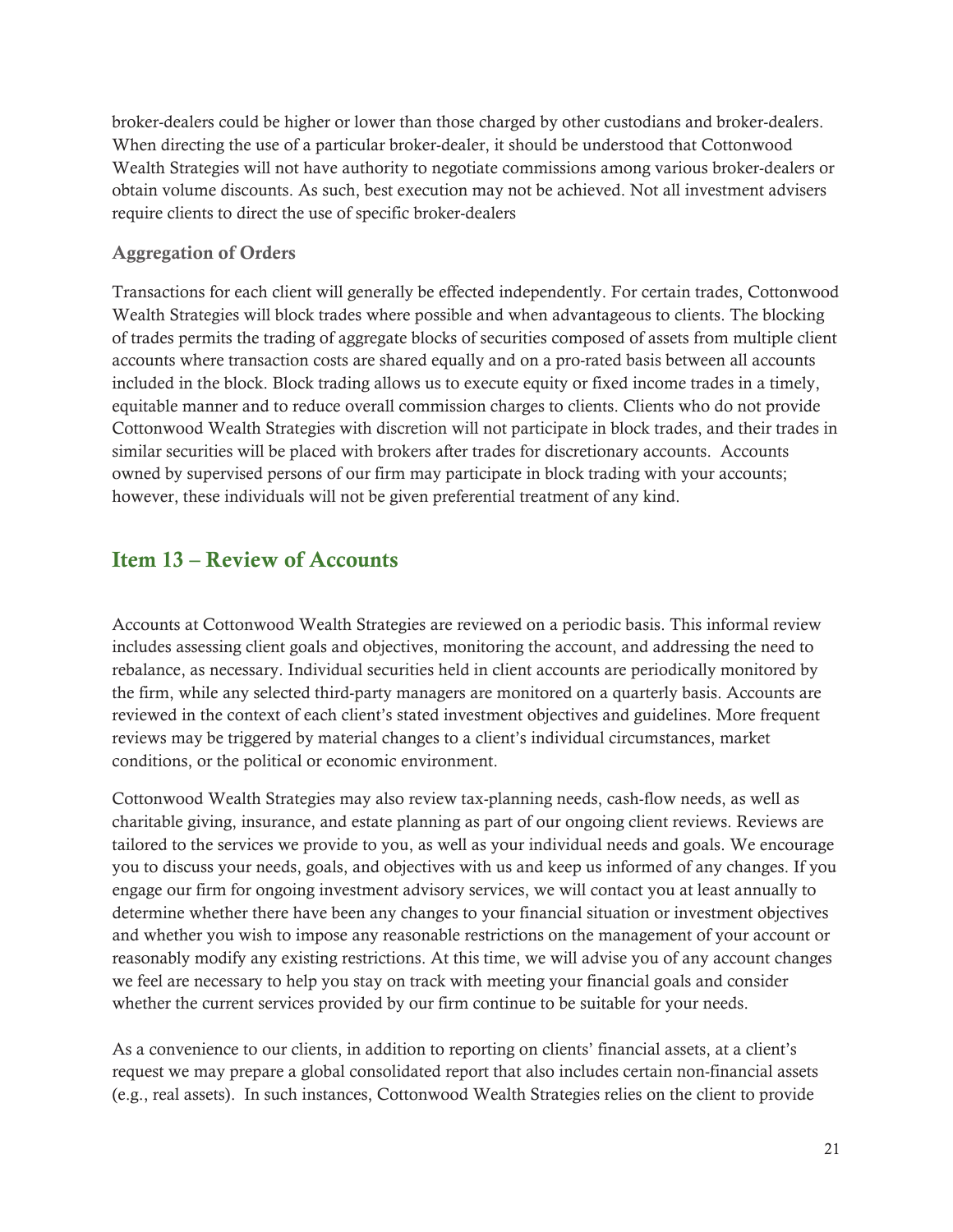current and accurate price or other valuation information for those assets to be included in the client's consolidated account report. In no instance are non-financial assets included in performance reporting. Cottonwood Wealth Strategies does not independently verify, and expressly disclaims responsibility for, the accuracy of any non-financial asset values clients provided to us to include in their reporting.

## Item 14 – Client Referrals and Other Compensation

#### Other Compensation Arrangements

Cottonwood Wealth Strategies receives compensation from Trade-PMR, Inc., the broker-dealer used for your account, and your account custodian in the form of access to electronic systems that assist us in the management of client accounts, as well as research, software and other technology that provide access to client account data (such as trade confirmations and account statements), pricing information and other market data, facilitate trade execution (and allocation of aggregated trade orders for multiple client accounts), and client reporting capabilities. Trade-PMR provided our firm with nominal funding to assist with startup expenses establishing our business entity. Your account custodian also offers us discounts for products and services offered by vendors and third-party service providers, such as software and technology solutions. These economic benefits create a conflict of interest in that it gives our firm an incentive to recommend one broker-dealer or custodian over another that does not provide similar electronic systems, support, or services. We address this conflict of interest by disclosing to our clients the types of compensation that our firm receives so clients can consider this when evaluating our firm. It is important that you consider the fees, level of service and investment strategies, among other factors, when selecting an investment manager.

#### Client Referrals

Cottonwood Wealth Strategies does not pay any referral fees to other individuals for referring clients to our firm.

## Item 15 – Custody

When you establish a relationship with our firm for investment management services, your assets will be maintained by a bank, broker -dealer, mutual fund transfer agent or other such institution deemed a 'qualified custodian' by the SEC. We rely on the custodian to price and value assets, execute and clear transactions, maintain custody of assets in your account and perform other custodial functions. Cottonwood Wealth Strategies does not maintain physical possession of any client account assets. Clients' assets must be held by a bank, broker dealer, mutual fund transfer agent or other such institution deemed a qualified custodian. We utilize First Clearing as the qualified custodian for client accounts.

You will receive monthly and/or quarterly account statements directly from the qualified custodian. Cottonwood Wealth Strategies may also provide you with written quarterly performance reports for your account. We urge you to carefully review your account statements and compare the account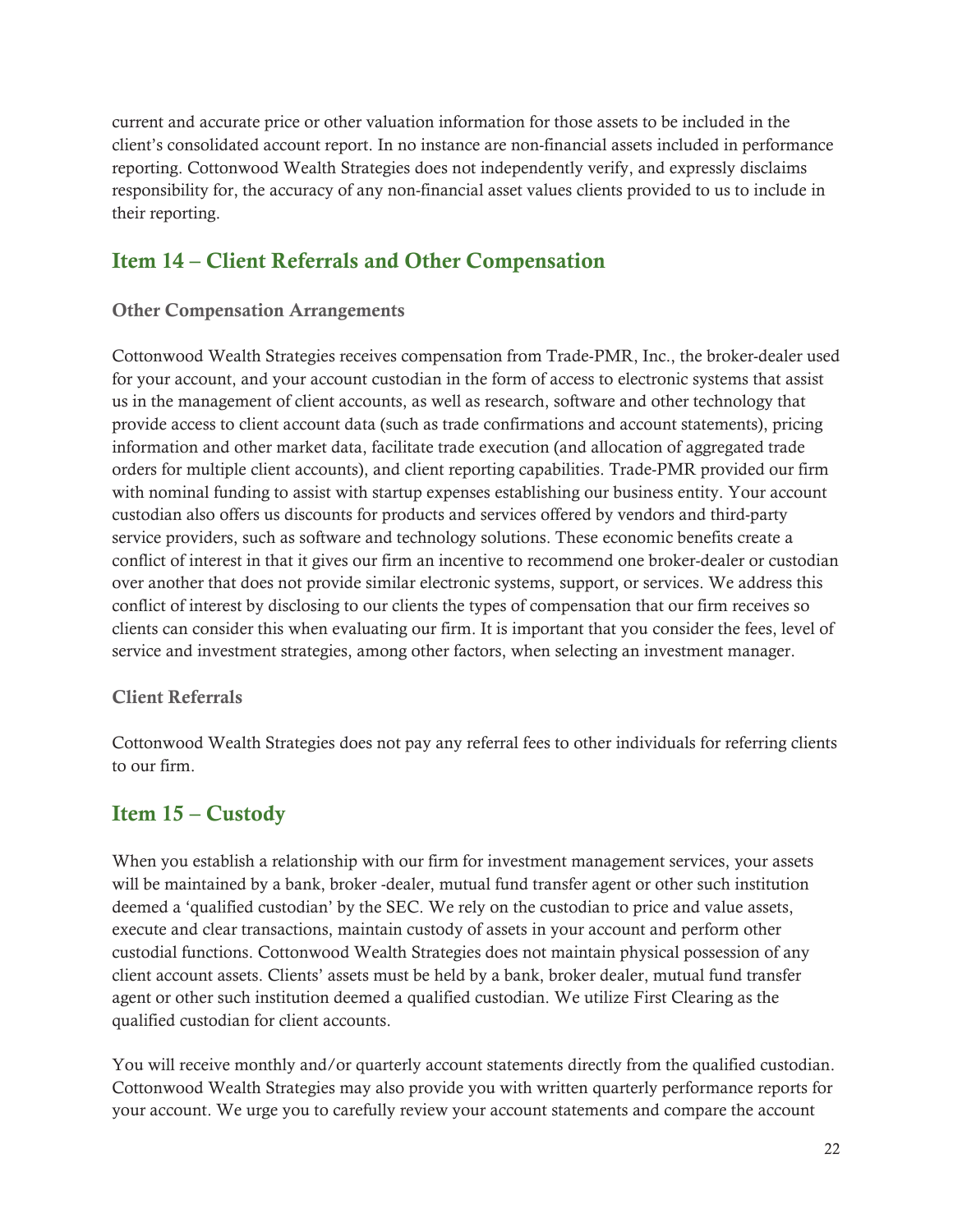balances with the balances reflected on any performance report you may receive from our firm for accuracy. Balances on our reports may vary slightly from custodial statements due to differences in accounting procedures, reporting dates, valuation methodologies of certain securities or other operational factors. You should promptly notify us if you do not receive account statements from your custodian at least quarterly or if you believe the information on your account statements is inaccurate.

Cottonwood Wealth Strategies, as the managing member of the Asymm Venture Fund, has custody of the fund's assets. As such, the fund is subject to an annual financial audit and fund investors are provided with copies of the annual audited financial statement within 180 days after the end of each fiscal year.

## Item 16 – Investment Discretion

Cottonwood Wealth Strategies typically has investment discretion over clients' securities accounts. Investment discretion is the authority to determine the securities or other assets to purchase or sell on behalf of an account. Investment discretion may also include the authority to select or terminate a third-party asset manager. This authority is exercised in a manner consistent with your stated investment objective for the particular account. You must provide written authorization to our firm before we can assume discretionary authority over your account. Any investment guidelines or restrictions you would like to place on your account must be provided to Cottonwood Wealth Strategies in writing.

## Item 17 – Voting Client Securities

As a general policy, Cottonwood Wealth Strategies will retain proxy voting authority for clients that have given us the authority to do so. In such cases, we will follow the proxy voting guidelines outlined in our Proxy Voting Policies and Procedures. You may obtain a copy of our Proxy Voting Policies and Procedures and/or a record of ballots voted upon by contacting us at (385) 853-5000 or info@cottonwoodws.com. In certain situations, the Independent Manager may be responsible for the voting of client proxies.

Clients may also elect to have us participate in class action lawsuits and related settlements on their behalf. In such cases, we utilize a third-party service provider to assist the firm with the filing process, who receives 20% of any settlement awarded to the client for their services.

## Item 18 – Financial Information

As a registered investment adviser, Cottonwood Wealth Strategies is required to provide you with certain financial information about our firm.